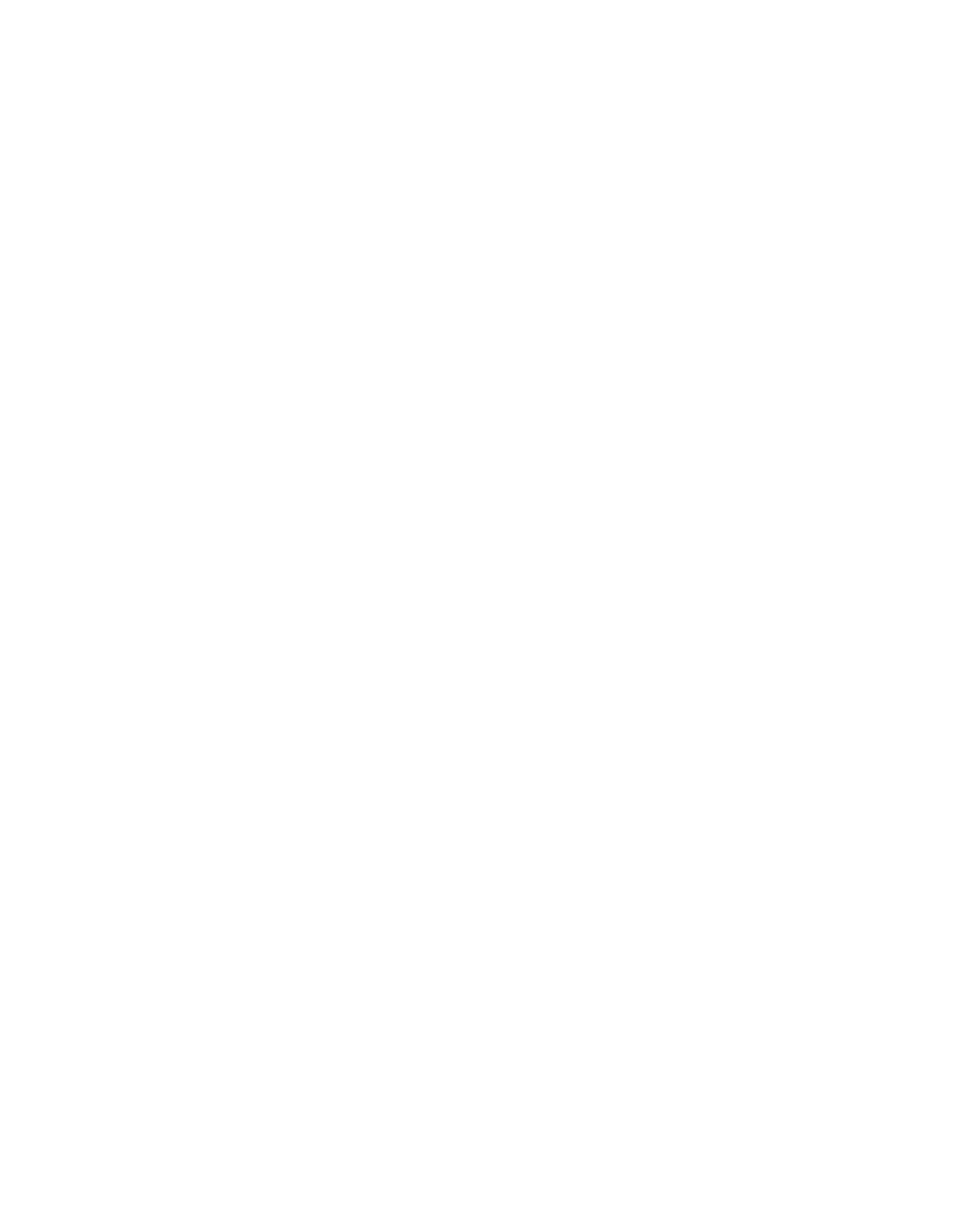# 2018 Income and Expense Study

### What's New

From 2015 to 2016, Net Operating Income (revenue remaining after operating expenses are paid) grew **4.4%**. This is the **12th** consecutive year that Net Operating Income has increased.

On average, in stabilized buildings, from 2015-2016:

- ◆ Rental income increased by **3.1%**
- ◆ Total income rose by **3.1%**
- ◆ Operating costs increased by **2.4%**
- ◆ Net operating income (NOI) grew by **4.4%**

### Introduction

As part of the process of establishing rent adjustments for stabilized apartments, as required by the Rent Stabilization Law, the NYC Rent Guidelines Board (RGB) has analyzed the cost of operating and maintaining rental housing in New York City since 1969. Historically, the Board's primary instrument for measuring changes in prices and costs has been the Price Index of Operating Costs (PIOC), a survey of prices and costs for various goods and services required to operate and maintain rent stabilized apartment buildings.

In 1990, the RGB acquired a new data source that has greatly expanded the information base used in the rent adjustment-setting process: Real Property Income and Expense (RPIE) statements from rent stabilized buildings collected by the NYC Department of Finance. RPIE data encompasses both revenue and expenses, allowing the Board to accurately gauge the overall economic condition of New York City's rent stabilized housing stock. By using consecutive RPIE filings from an identical set of buildings, a longitudinal comparison can also be made that illustrates changes in conditions over a twoyear period.

This report examines the conditions that existed in New York's rent stabilized housing market in 2016, the year for which the most recent data set is available, and the extent to which these conditions changed from the prior year, 2015.

# Local Law 63

The income and expense data for stabilized properties originates from Local Law 63, enacted in 1986. This statute requires owners of apartment buildings to file RPIE statements with the NYC Department of Finance annually. While certain types of properties are exempt from filing RPIE forms (cooperatives, condominiums, most residential-only buildings with fewer than 11 units or with an assessed value under \$40,000), the mandate produces detailed financial information on thousands of rent stabilized buildings. To ensure only rent stabilized buildings are analyzed, the NYC Department of Finance releases summary data only after matching I&E data with building registration data from NYS Homes and Community Renewal (HCR). The data used in RGB I&E studies this year includes 15,389 properties containing 705,122 units.

# RPIE Study

### Rents and Income1

In 2016, rent stabilized property owners collected monthly rent averaging \$1,371 per unit. As in previous years, units in pre-war buildings rented for less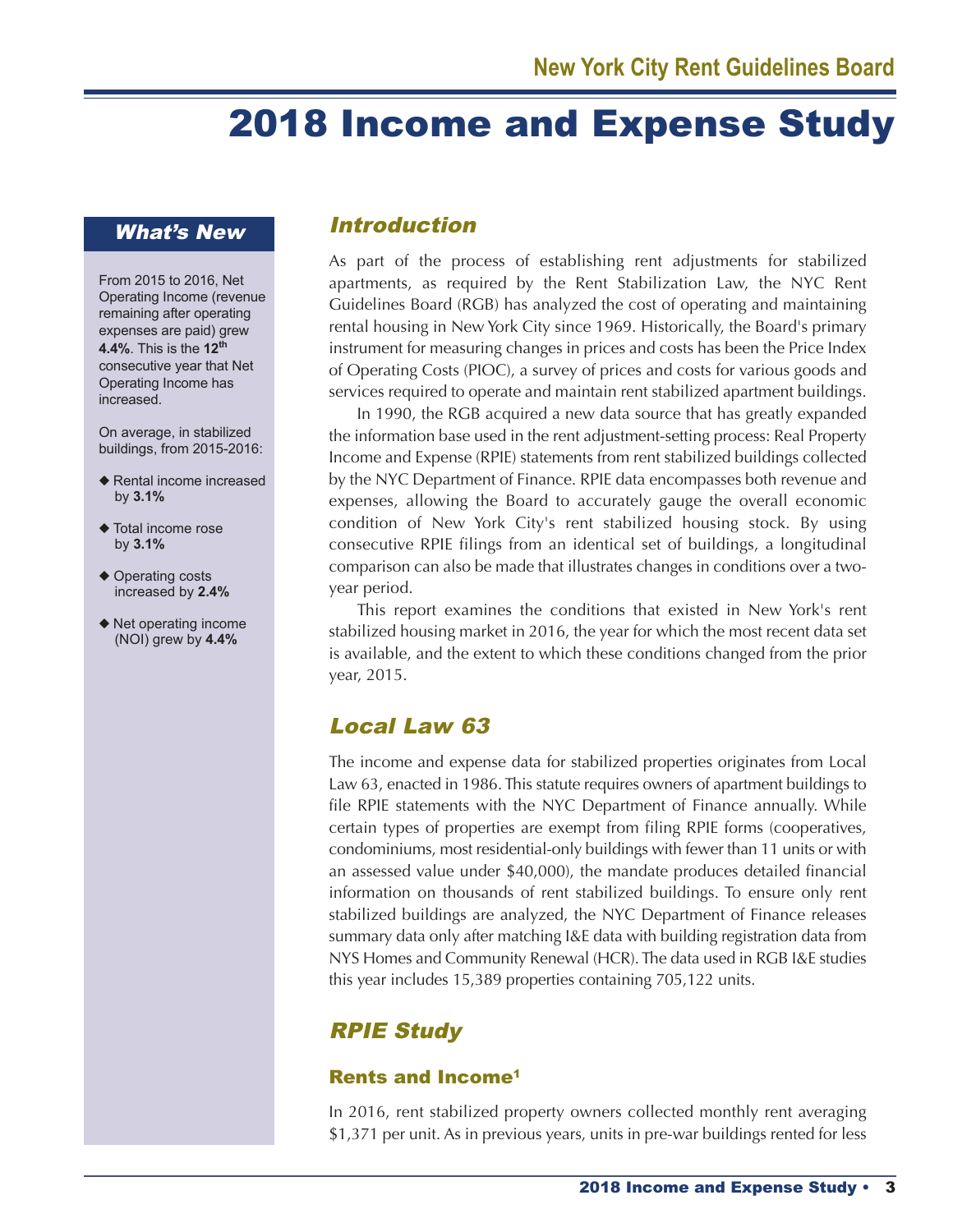on average (\$1,289 per month) than those in post-war buildings (\$1,589 per month). <sup>2</sup> At the borough level, the average monthly rents in stabilized buildings were \$1,917 in Manhattan (\$2,282 in Core Manhattan<sup>3</sup> and \$1,366 in Upper Manhattan); \$1,282 in Queens; \$1,177 in Brooklyn; \$1,044 in Staten Island; and \$977 in the Bronx. Average monthly rent per unit in the City, excluding Core Manhattan, was \$1,184.

Examining medians, the median rent Citywide was \$1,182. At the borough level, median monthly rent was \$1,627 in Manhattan; \$1,236 in Queens; \$1,105 in Brooklyn; \$1,046 in Staten Island; and \$966 in the Bronx.

Many owners of stabilized buildings augment income from their apartment rents by selling services to their tenants as well as by renting commercial space. Current RPIE filings show an average monthly gross income of \$1,552 per unit in 2016, with pre-war buildings earning \$1,464 per unit and those in postwar properties earning \$1,786 per unit. Gross income was highest in Core Manhattan, at \$2,772 per unit per month, and lowest in the Bronx, at \$1,090. In between are Upper Manhattan, with an average monthly income of \$1,583; Queens, at \$1,365; and Brooklyn, at \$1,253. Monthly income per unit in the City, excluding Core Manhattan, was \$1,275. These gross income figures encompass rent from stabilized apartments as well as the sale of services (e.g., laundry, parking) and commercial income (e.g., retail, cell towers, billboards). Such proceeds accounted for an 11.7% share of the total income earned by building owners in 2016, down one-tenth of a point from the previous year. By borough, income earned from services and commercial rents was 16.6% in Manhattan (17.7% in Core Manhattan and 13.7% in Upper Manhattan); 12.0% in Staten Island; 10.4% in the Bronx; and 6.1% in both Brooklyn and Queens. The graph on this page shows the average rent and income collected in 2016 by borough, and for the City.

Median Citywide income for owners in 2016 was \$1,280. At the borough level, Manhattan had the

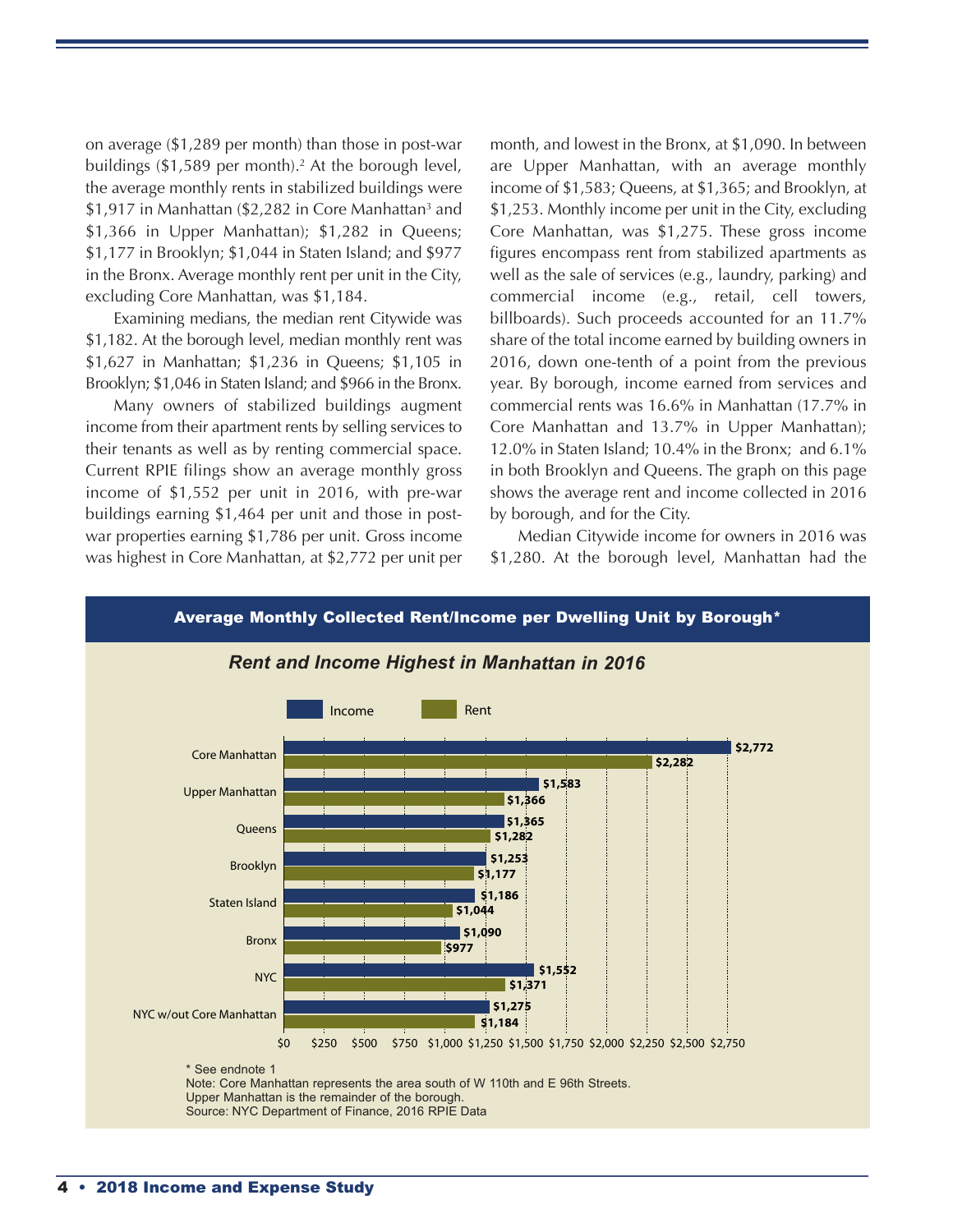highest median income, at \$1,893; followed by Queens at \$1,285; Brooklyn at \$1,153; Staten Island at \$1,141; and the Bronx at \$1,053. (For rent and income averages and medians by borough and building age and size, see Appendices 3 and 4.)

#### Comparing Rent Measurements

Another data source, NYS Homes and Community Renewal (HCR) annual registration data, provides important comparative rent data to the collected rents stated in RPIE filings. A comparison of the collected RPIE rents to the HCR rents provides a good indicator of the overall rental market and reflects both how well owners can collect the rent roll and the prevalence of vacancies.

Rents included in RPIE filings are different than HCR figures primarily because of differences in how average rents are computed. RPIE data reflects actual rent collections that account for vacancies or nonpayment of rent. By contrast, HCR data consists of legal rents registered annually with the agency. Because HCR rent data does not reflect preferential rents, <sup>4</sup> nor include vacancy and collection losses, these rents are generally higher than RPIE rent collection data. Furthermore, RPIE information includes unregulated apartments in buildings containing rent stabilized units. Also, the RPIE information reflects rents collected over a 12-month period while HCR data reflects rents registered on April 1, 2016. In sum, despite the anomalies between the two rent indicators, the difference between RPIE rents and HCR rents reflects preferential rents as well as vacancy and collection losses incurred by building owners.

In comparing annual RPIE and HCR average rents from 1991 to 2004, the gap between the two contracted steadily during that time. In fact, from 1991- 2001, the difference between RPIE and HCR rents decreased by almost two-thirds, from a difference of 15% between the two in 1991 to a difference of 5.6% in 2001. By contrast, from 2002 until 2016, the gap has grown in most years, including this past year, when, the gap rose from 23.6% in 2015 to the current 24.1%, as indicated by the average I&E rent of \$1,371 and HCRs average stabilized rent of \$1,807. The increase in the gap between collected and legal rent indicates that building owners are collecting a declining proportion of their maximum legal rent in 2016 (see graph on this page).

At the borough level, the gap between collected and legal rent varies. In 2016, Queens property owners collected an average rent (\$1,282) that was 22.4% below HCR's average legal rent for the borough (\$1,651), while owners in the other boroughs collected average rents that were 24.2% lower than legal rents in Manhattan; 25.4% lower in Brooklyn; 25.8% lower in the Bronx; and 32.3% lower in Staten Island. At least part of this differential is due to preferential rents, usually offered when the legal stabilized rent exceeds the market rate for the area.

Another benchmark that can help place RPIE rent data in context is the RGB Rent Index, which measures the overall effect of the Board's annual rent increases on contract rents each year. As the table on the next page shows, average RPIE rent growth was higher than the renewal lease increases allowed by the RGB's guidelines for a sixth consecutive year. RPIE rent growth, up 3.1%, was greater than the increase in the



# Average Monthly Citywide Collected Rents as a Share of Average Monthly HCR Legal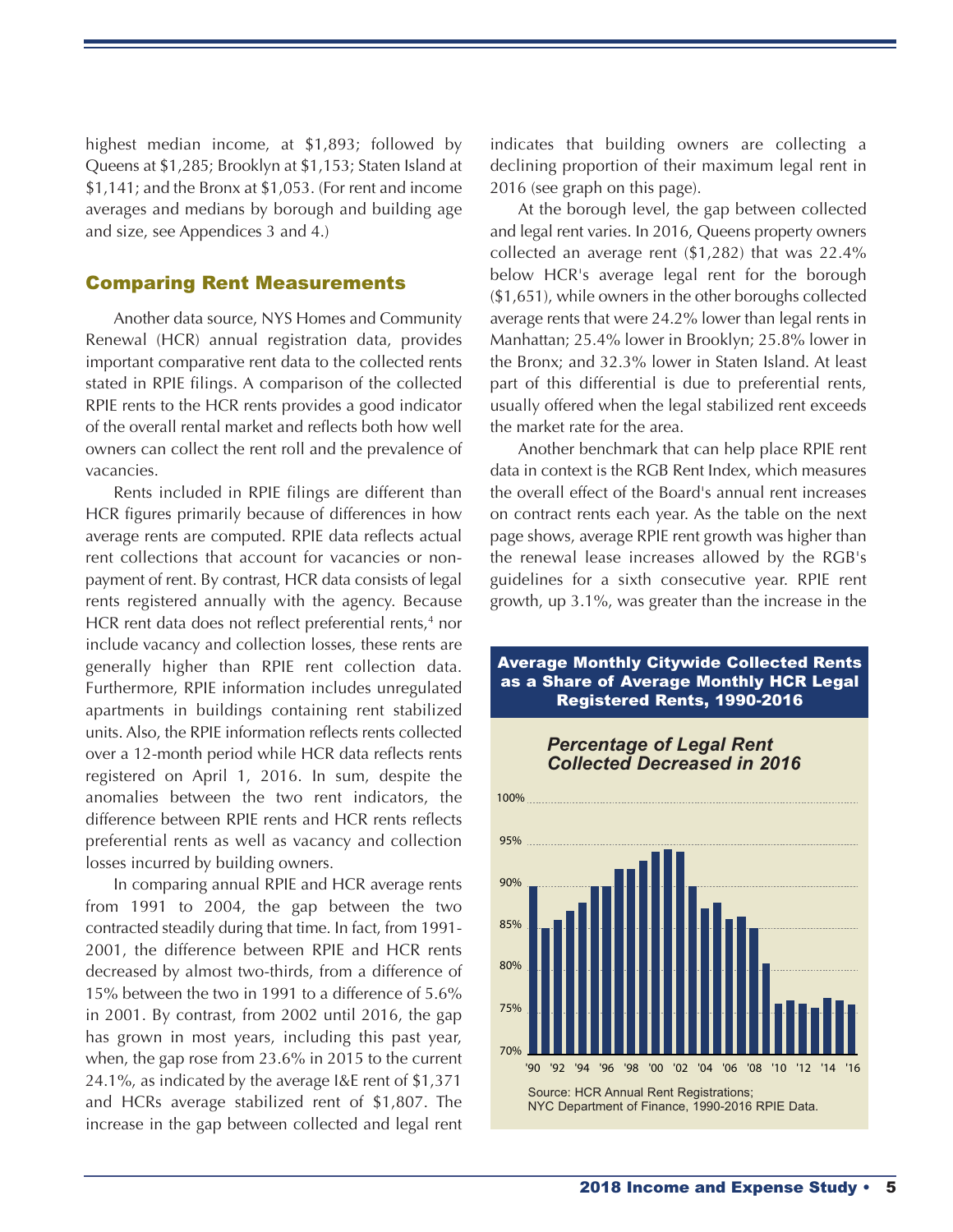RGB rent index, which was up 1.6%, between 2015 and 2016 (adjusted to a calendar year). 5

There are several ways in which rents may be raised beyond the RGB's guidelines, including the deregulation of apartment units; raising preferential rents; vacancy allowances; and through individual apartment and building-wide improvements.

In addition, with comparatively lower guidelines from 2013-14 to 2015-16, including two years with rent freezes, all three rent indexes have measurably reflected those lower guidelines, resulting in slower growth each year.

#### Rent Comparisons, 1990-2016

| 2015-16 HCR Legal Rents Grew Faster Than       |  |
|------------------------------------------------|--|
| <b>RPIE Collected Rents and RGB Rent Index</b> |  |

|                      | <b>RPIE</b>    | <b>HCR</b><br>Rent | <b>RGB</b><br>Rent |
|----------------------|----------------|--------------------|--------------------|
|                      | Rent<br>Growth | Growth             | Index              |
|                      |                |                    |                    |
|                      |                | (Adjusted)§        | (Adjusted)Ø        |
| 1990-91              | 3.4%           | 4.1%               | 4.1%               |
| 1991-92              | 3.5%           | 3.0%               | 3.7%               |
| 1992-93              | 3.8%           | 3.0%               | 3.1%               |
| 1993-94              | 4.5%           | 2.4%               | 2.9%               |
| 1994-95              | 4.3%           | 3.1%               | 3.1%               |
| 1995-96              | 4.1%           | 4.1%               | 4.5%               |
| 1996-97              | 5.4%           | 4.6%               | 5.2%               |
| 1997-98              | 5.5%           | 3.3%               | 3.7%               |
| 1998-99              | 5.5%           | 3.7%               | 3.8%               |
| 1999-00              | 6.2%           | 4.4%               | 4.2%               |
| 2000-01              | 4.9%           | 5.3%               | 5.0%               |
| 2001-02              | 4.0%           | 4.4%               | 4.5%               |
| 2002-03              | 3.6%           | 6.9%               | 4.1%               |
| 2003-04 <sup>±</sup> |                | 1.6%               | 5.5%               |
| 2004-05              | 4.6%           | 5.8%               | 4.6%               |
| 2005-06              | 5.6%           | 7.2%               | 4.3%               |
| 2006-07              | 6.5%           | 6.0%               | 4.2%               |
| 2007-08              | 5.8%           | 5.9%               | 4.7%               |
| 2008-09              | $1.4\%**$      | 5.4%               | 7.5%               |
| 2009-10              | 0.7%           | 5.4%               | 5.2%               |
| 2010-11              | 4.4%           | 5.7%               | 3.7%               |
| 2011-12              | 5.0%           | 5.8%               | 4.4%               |
| 2012-13              | 4.5%           | 5.4%               | 4.1%               |
| 2013-14              | 4.8%           | 5.1%               | 4.1%               |
| 2014-15              | 4.4%           | 4.5%               | 2.2%               |
| 2015-16              | 3.1%           | 4.0%               | 1.6%               |
| 1990 to              |                |                    |                    |
| 2016* <sub>±</sub>   | 191.5%         | 217.1%             | 172.0%             |

\* Not adjusted for inflation \*\*Revised from prior reports  $\emptyset$  See endnote 5 § See endnote 6  $\varnothing$  See endnote 5 ‡ See endnote 7

Sources: NYS HCR Annual Rent Registrations;

NYC Department of Finance, 1990-2016 RPIE Data

An extended view of the three indices illustrates that overall, HCR legal rents have grown faster than both collected rents and RGB rent guidelines from 1990 to 2016. During that period, HCR adjusted legal rents increased 217.1%; RPIE collected rents increased 191.5%6; and the RGB Rent Index increased 172.0% (these figures are not adjusted for inflation). 7

#### Operating Costs

Rent stabilized apartment buildings regularly incur several types of expenses. RPIE filings include data on eight categories of operating and maintenance (O&M) costs: taxes; labor; utilities; fuel; insurance; maintenance; administrative; and miscellaneous costs. Costs do not include debt service. However, in contrast to revenues, this data does not distinguish between expenses for commercial space and those for apartments, making the calculation of "pure" residential operating and maintenance costs impossible, except in a smaller data set of residentialonly buildings. Thus, the operating costs reported are comparatively high because they include maintenance costs for commercial space.

The average monthly operating cost for units in stabilized buildings was \$985 in 2016. Costs were lower in units in pre-war structures (\$938), and higher among post-war buildings (\$1,108). Geographically, average costs were lowest in the Bronx (\$742); Staten Island (\$772); Brooklyn (\$799); and Queens (\$873); and highest in Manhattan (\$1,408). Within Manhattan, costs for units located in Core Manhattan averaged \$1,656 a month, while the costs in Upper Manhattan were \$1,033. Excluding Core Manhattan, the average monthly operating costs for stabilized building owners in New York City was \$821. The graph on the next page details average monthly expenses by cost category and building age for 2016. The graph shows that taxes make up the largest share of expenses, averaging 30.2% of all costs among all rent stabilized buildings.

Citywide, 2016 median expenses were \$847. By borough, Manhattan had the highest median costs, at \$1,159; followed by Queens at \$802; Brooklyn at \$744; the Bronx at \$714; and Staten Island at \$693. (Appendices 1, 2 and 3 break down average costs by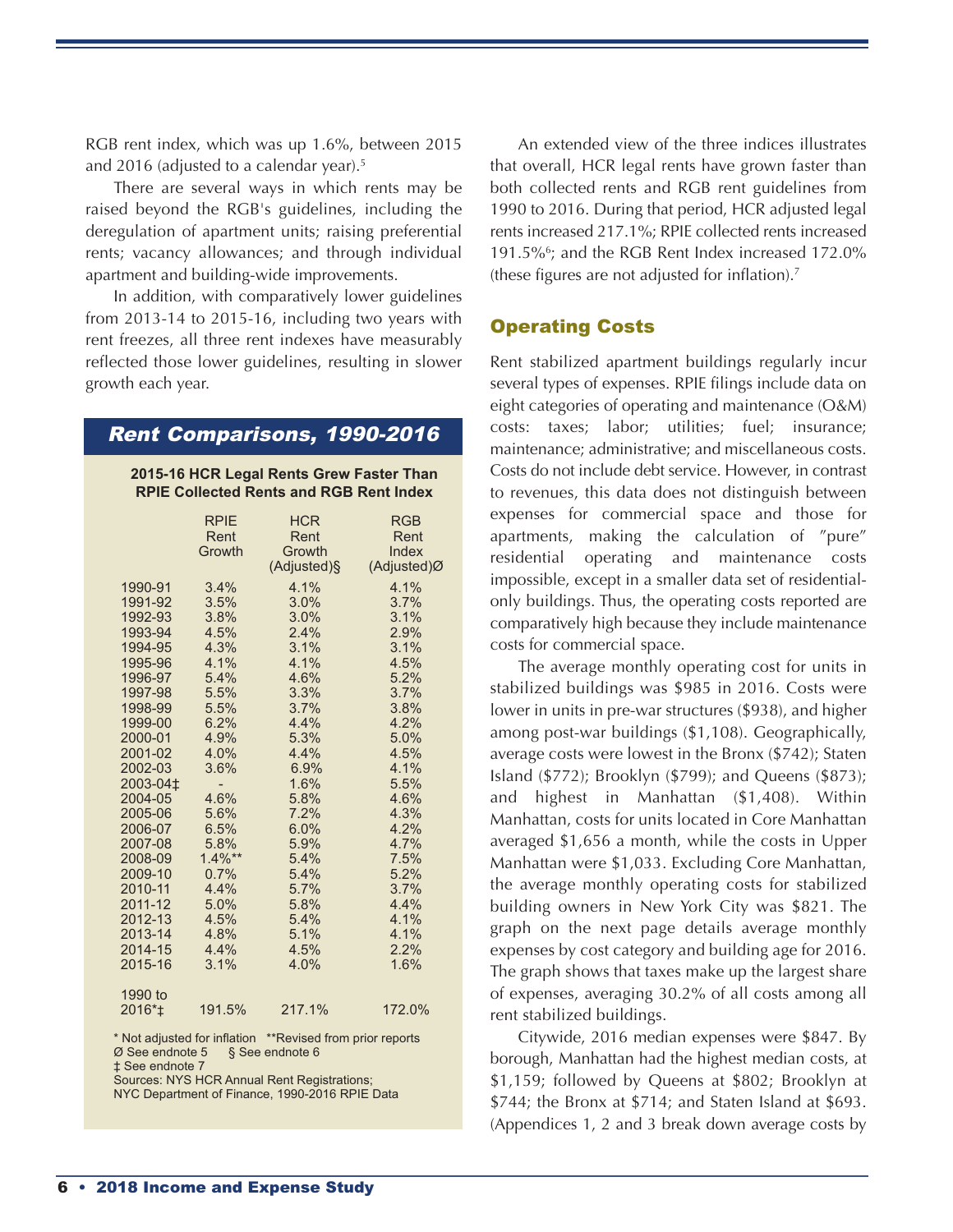borough and building age; Appendix 4 details median costs; and Appendix 6 details distribution of costs.)

In 1992, the NYC Department of Finance and RGB staff tested RPIE expense data for accuracy. Initial examinations found that most "miscellaneous" costs were administrative or maintenance costs, while 15% were not valid business expenses. Further audits on the revenues and expenses of 46 rent stabilized properties revealed that O&M costs stated in RPIE filings were generally inflated by about 8%. Costs tended to be less accurate in small (11-19 units) properties and more precise for large (100+ units) buildings. However, these results are somewhat inconclusive since several owners of large stabilized properties refused to cooperate with the NYC Department of Finance's assessors. Adjustment of the 2016 RPIE O&M cost



(\$985) by the results of the 1992 audit results in an average monthly O&M cost of \$904.

Just as buildings without commercial space typically generate less revenue than stabilized properties with commercial space, operating expenses in these buildings tend to be lower on average than in buildings with a mixture of uses. In 2016, unaudited average O&M costs for "residential-only" buildings were \$894 per month and average audit-adjusted O&M costs for these buildings were \$822 per month.

#### "Distressed" Buildings

Buildings that have operating and maintenance costs that exceed gross income are considered, for the purposes of this study, distressed. Among the properties

> that filed RPIEs for 2016, 749 buildings, equal to 4.9% of the total number of rent stabilized buildings, had reported O&M costs that exceeded gross income, a half point decline from the prior year, and the lowest ever recorded in this study. Since 1990, when 13.9% of stabilized properties were considered distressed, the proportion of distressed buildings declined each year until 1999, reaching 6.1%. From 1999 until 2004, the proportion generally increased, but has declined for ten of the last twelve years, reaching in 2016 its lowest level in the 27-year history of this study (see graph on the next page).

> Most distressed stabilized properties (60%) are mid-sized buildings, containing 20 to 99 units. In addition, the vast majority (91%) are pre-war buildings. By borough, 51% of the buildings are in Manhattan; while the remaining buildings are in the Bronx (21%); Brooklyn (16%); Queens (11%) and Staten Island (less than 1%). (See Appendix 7 for a complete breakdown of distressed buildings by borough, building size and building age.)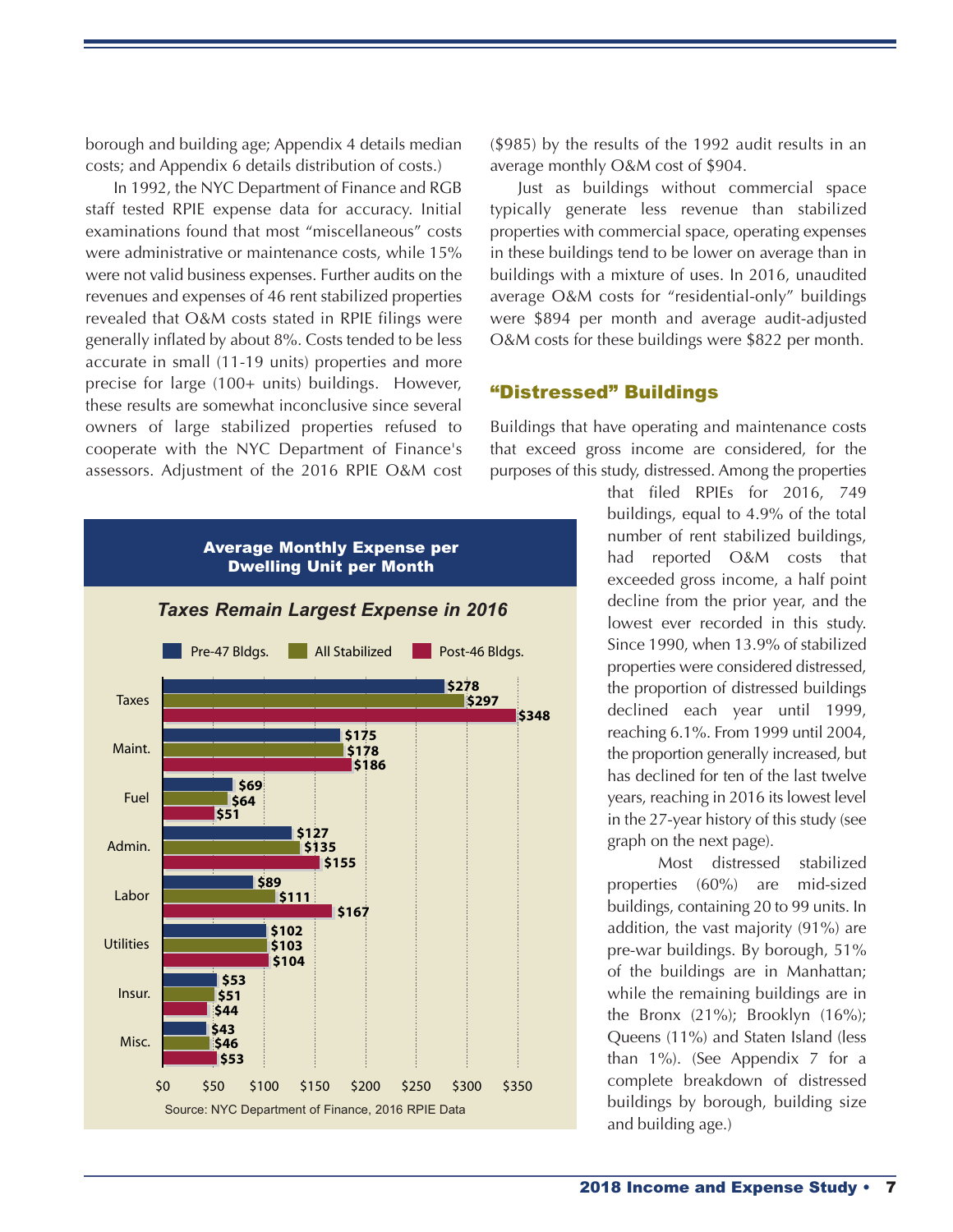

#### Net Operating Income

Revenues exceed operating costs in most stabilized buildings, yielding funds that can be used for mortgage payments, improvements and/or pre-tax profit. The amount of income remaining after operating and maintenance (O&M) expenses are paid is typically referred to as Net Operating Income (NOI). While financing costs, income taxes and appreciation determine the ultimate value of a property, NOI is a good indicator of its basic financial condition. Moreover, changes in NOI are easier to track on an aggregated basis than changes in profitability, which require an individualized examination of return on capital placed at risk.

On average, apartments in rent stabilized buildings generated \$568 of net income per month in 2016, with units in post-war buildings earning more (\$678 per month) than those in pre-war buildings (\$526 per month). Average monthly NOI is greater among stabilized properties in Manhattan (\$890) than for those in the other boroughs: \$492 in Queens; \$454 in Brooklyn; \$414 in Staten Island; and \$348 per unit per month in the Bronx. There was a notable difference when looking at NOI on a sub-borough level in Manhattan. Core Manhattan properties earned on average \$1,116 per unit per month in NOI, while

properties in Upper Manhattan yielded an NOI of \$550. The monthly NOI average calculated Citywide, excluding Core Manhattan, was \$454. Looking at the NOI using audit-adjusted expense figures, the Citywide NOI in 2016 was \$648.

Average monthly unaudited NOI in "residentialonly" properties Citywide was \$525 per unit in 2016, 7.6% lower than the average for all stabilized buildings.

NOI reflects the revenue available after payment of operating costs; that is, the amount of money owners have for financing their buildings; making improvements; and for pre-income tax profits. While NOI should not be the only criterion to determine the ultimate profitability of a property, it is a useful exercise to calculate the annual NOI for a hypothetical "average stabilized building" with 11 or more units. Multiplying the average unaudited monthly NOI of \$568 per unit by the typical size of buildings in this year's analysis (an average of 45.8 units) yields an estimated average annual NOI of about \$312,176 in 2016. Excluding Core Manhattan, the monthly NOI of \$454 per unit multiplied by the typical size of buildings in this year's analysis outside Core Manhattan (an average of 46.3 units) yields an estimated average annual NOI of about \$252,222.

#### Operating Cost Ratios

Another way to evaluate the financial conditions of NewYork City's rent stabilized housing is by measuring the ratio of expenses to revenues. Traditionally, the RGB has used O&M Cost-to-Income and O&M Costto-Rent ratios to assess the overall health of the stabilized housing stock, assuming that buildings are better off by spending a lower percentage of revenue on expenses. The graph on the top of the next page shows how over the period from 1990 to 2016, the proportion of total income and rent collections spent on audit-adjusted operating costs has fluctuated. The audit-adjusted Cost-to-Income ratio in 2016 was 58.3%, a decline of half of a percentage point from the prior year's 58.8%. This means that on average, owners of rent stabilized properties spent roughly 58.3 cents out of every dollar of revenue on operating and maintenance costs in 2016. Looking at unaudited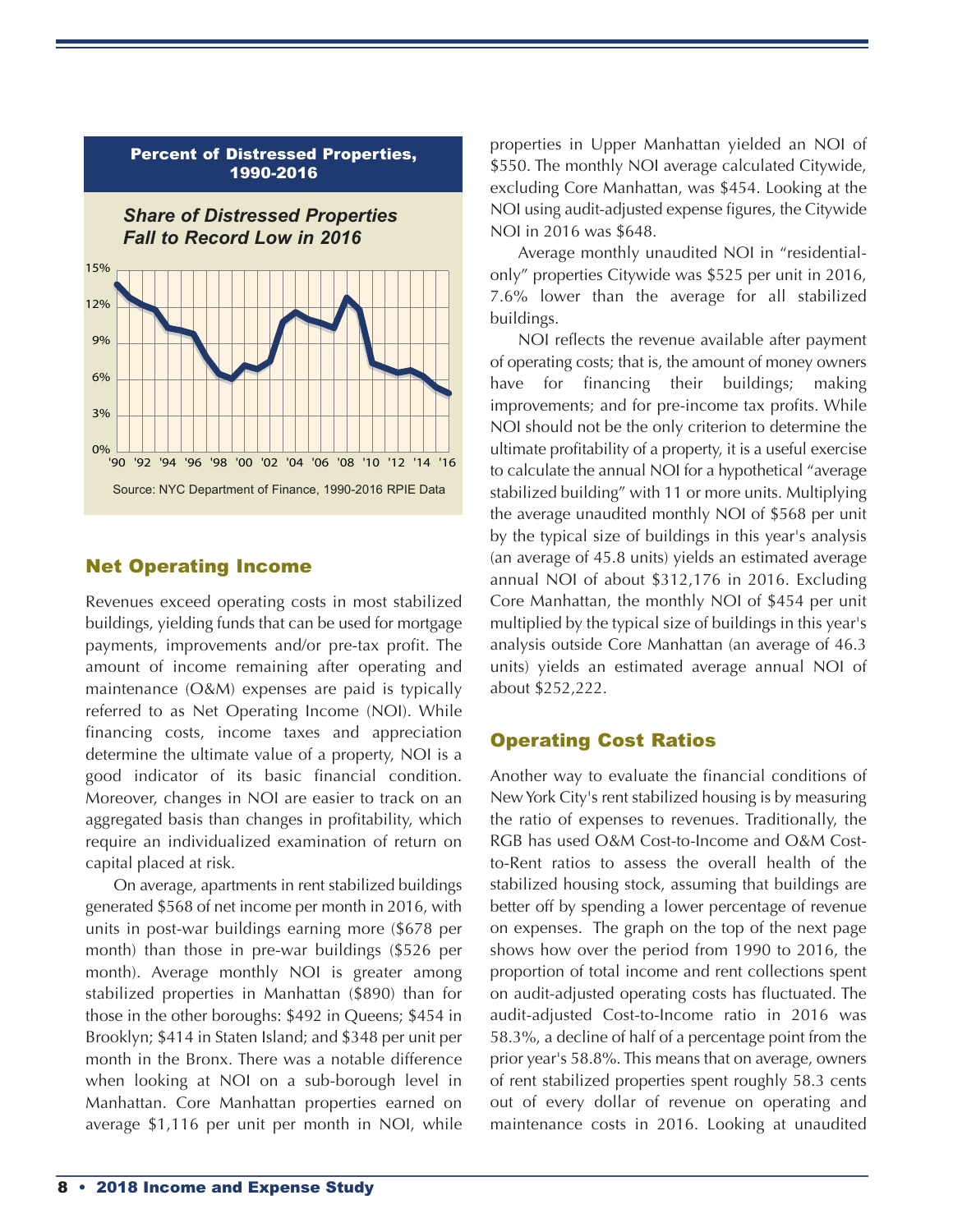#### Ratios of Citywide Average Monthly Audit-Adjusted O&M Costs to Average Monthly Gross Income and Rent 1990-2016





Source: NYC Dept. of Finance, 1990-2016 RPIE Data

expenses, the cost-to-income ratio in 2016 was 63.4, a 0.6 percentage point decline from the prior year. The unaudited median cost-to-income ratio was 64% in 2016.

Examining the ratio of costs to rent collections, audit-adjusted operating costs in 2016 were 66.0% of revenues from rent, down seven-tenths of a percentage point from the prior year. Using unaudited expenses, the cost-to-rent ratio in 2016 was 71.8%, a 0.8 percentage point decline. Looking at the unaudited median cost-to-rent ratio, it was 70% in 2016.

Rents, income, and costs per unit were on average highest in Core Manhattan in 2016 (see map and graphs on the bottom of this page). Excluding Core Manhattan , the average revenue and costs figures are lower, resulting in different expense to revenue ratios. The audit-adjusted Cost-to-Income Ratio for the rest of the City was 59.2%, higher than the Cost-to-Income Ratio for stabilized buildings in Manhattan's Core (54.9%). These figures indicate that on average, owners

Average Monthly Rent, Income, Operating Costs and Net Operating Income per Dwelling Unit and Cost-to-Income Ratios, Core Manhattan and the Rest of the City, 2016



#### *Cost-to-Income Ratio Remains Lower in Core Manhattan*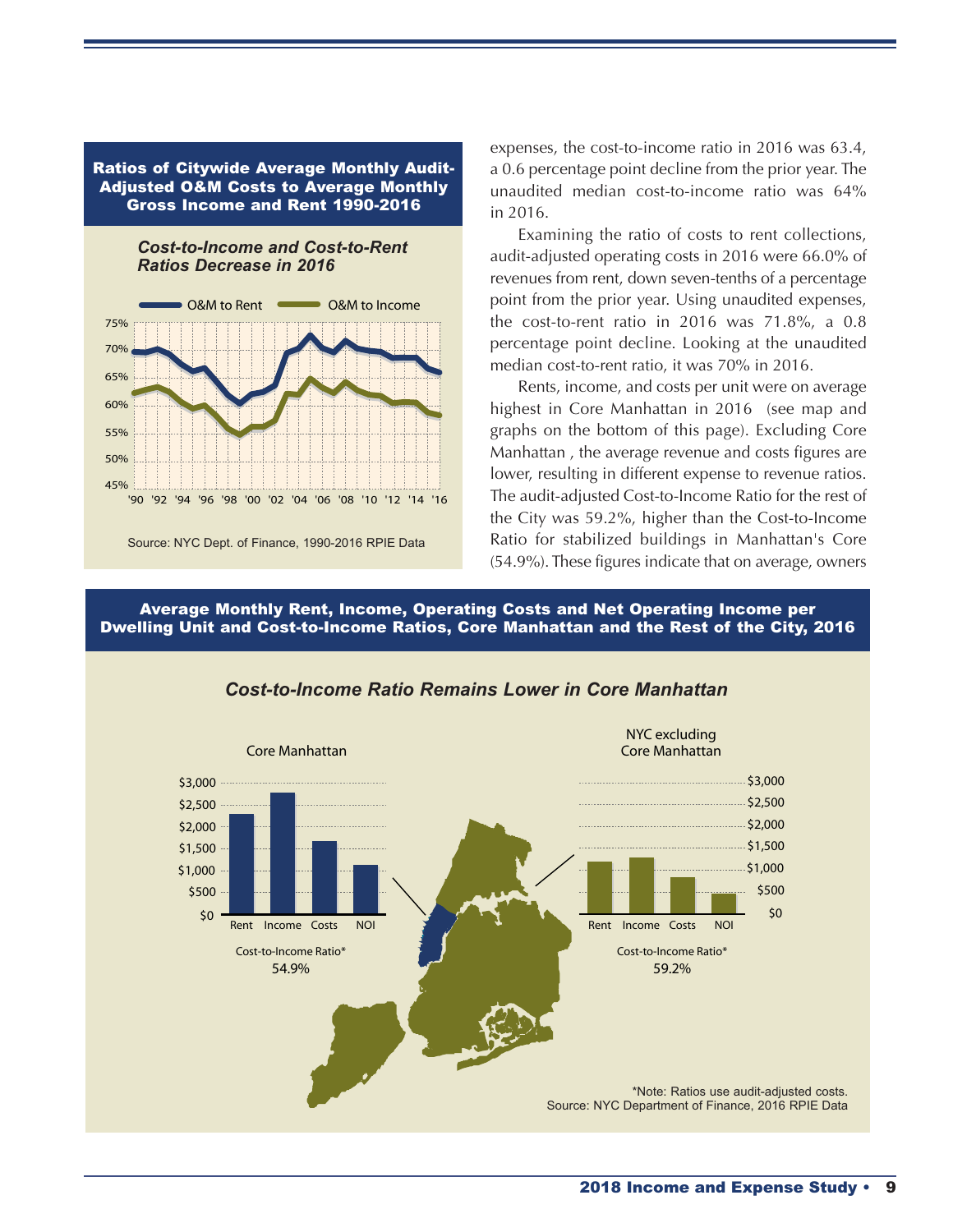of stabilized properties outside of Core Manhattan spend about 4.3 cents more of every dollar of revenue on expenses, as compared to their counterparts in Core Manhattan.

In an analysis of the distribution of operating costs in relation to total income in buildings by decile, it may be useful to examine the percentage of buildings with cost-to-income ratios at or below certain levels. The Department of Finance calculated decile levels, revealing that half of all rent stabilized buildings Citywide have unaudited cost-to-income ratios of 0.64 or less. This means that half the building owners spent no more than 64 cents out of every dollar of revenue on operating and maintenance costs in 2016. Looking at the 70% decile level Citywide, 70% of buildings pay

no more than 72 cents of every dollar of revenue on operating and maintenance costs, and 30% pay more. The complete table of all ten decile levels Citywide and by borough can be found in Appendix 8.

#### Net Operating Income After Inflation

The amount of net operating income is a function of the level of expense and the level of revenue in each year (revenues minus operating expenses equals net operating income). Adjusting NOI as well as rent, income and costs figures for inflation (in constant 2016 dollars) and comparing different base years to the latest data available is a useful way to assess the health of the stabilized housing stock and how well



10 • 2018 Income and Expense Study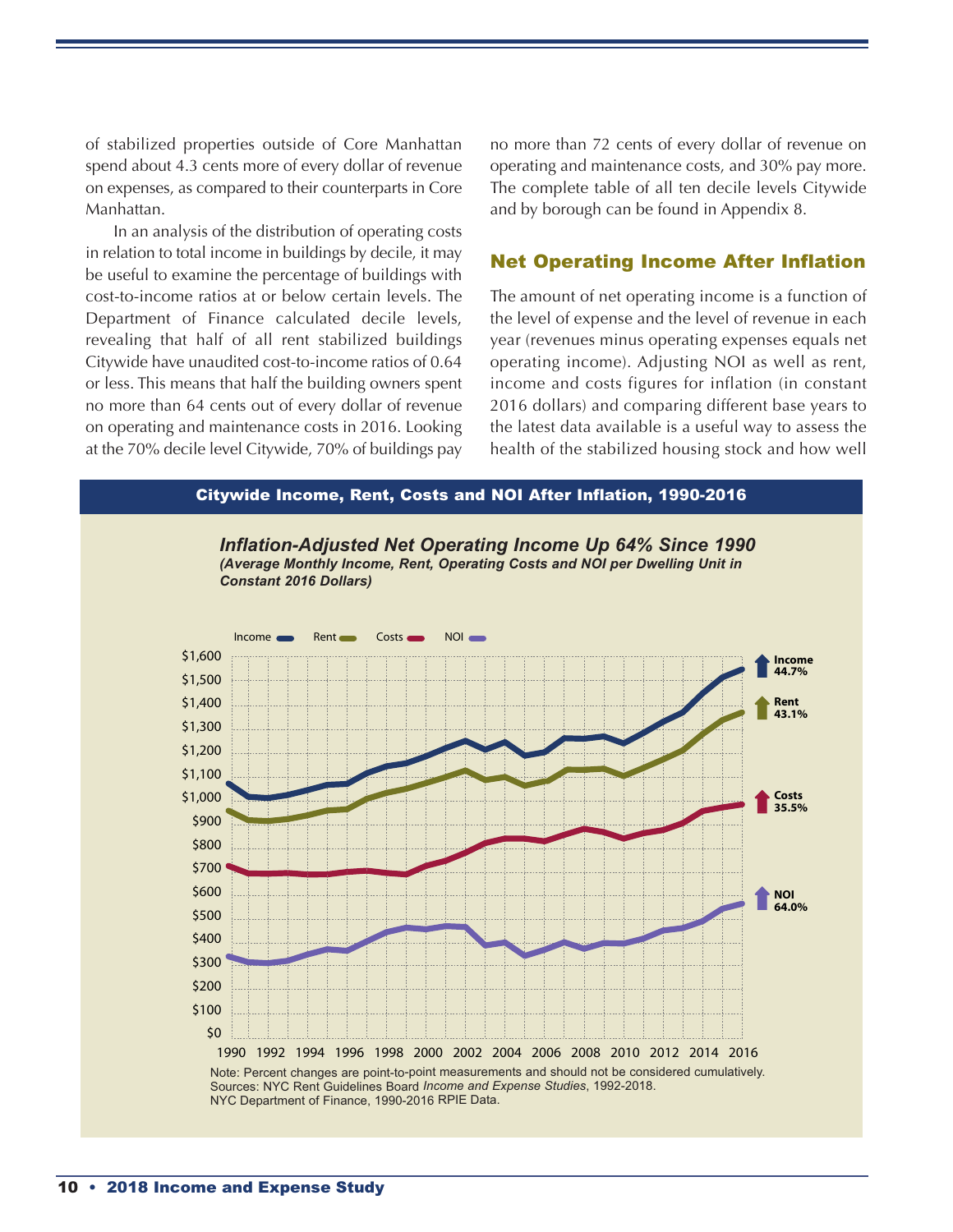

Income, Rent, Costs and NOI After Inflation per Borough, 1990-2016

*Since 1990, Inflation-Adjusted NOI Rises Citywide and in Each Borough*

Note: Percent changes are point-to-point measurements and should not be considered cumulatively. Staten Island is excluded due to insufficient data from prior years. Sources: NYC Rent Guidelines Board *Income and Expense Studies*, 1992-2018. NYC Department of Finance, 1990-2016 RPIE Data.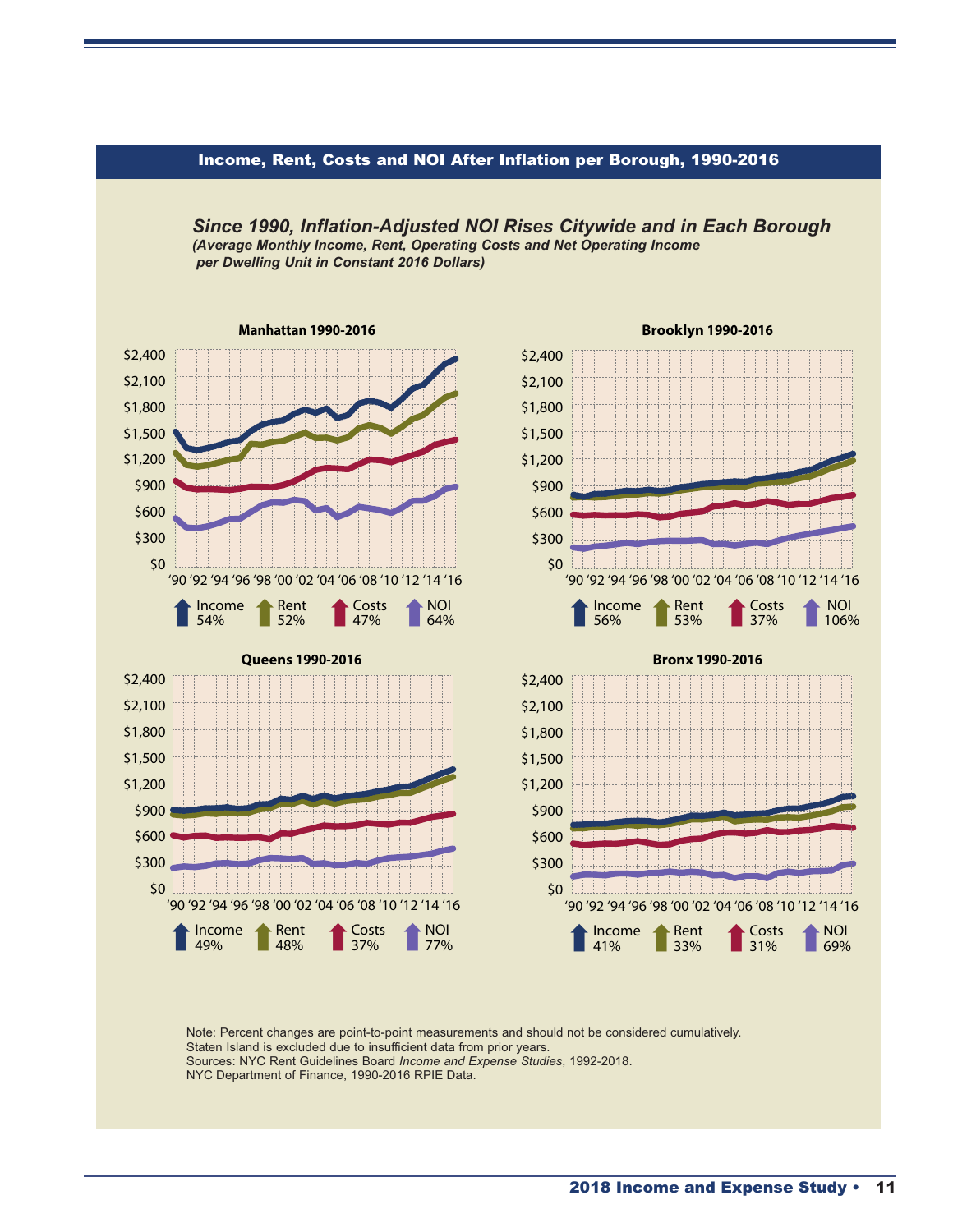revenues have been meeting or exceeding expenses without erosion by inflation.

Point-to-point comparisons of average figures show that, from 1990 to 2016, after adjusting for inflation, NOI has increased 64.0% (see graph on page ten). This indicates that revenues have outpaced expenses to the extent that average monthly NOI was worth 64% more in 2016 than it was in 1990, after adjusting for inflation. A different point-to-point comparison shows that between 2015 (NOI's second highest year since 1990) and 2016, NOI rose 3.9%, after adjusting for inflation.

Another way to look at how rent, income and costs, as well as NOI, have changed after accounting for inflation is to graph inflation-adjusted monthly figures for each of the components measured in the I&E studies. Between 1990 and 2016, inflationadjusted rent increased a cumulative 43.1%, income by 44.7%, and costs by 35.5%, resulting in the increase in NOI of 64.0%.

Examining the ratio of NOI to income, since 1990, the ratio has varied. From 1990-96, the ratio of NOI/income averaged 33%; from 1997-2002, 39%; from 2003-2009, 31%; and since 2010, the average ratio of NOI/income has been about 34%. This means that on average, over the past seven years, 34 cents of every dollar earned is net operating income for the owner.

While the Citywide graph of inflation-adjusted revenue, expense and NOI figures is useful for demonstrating the overall stabilized rental housing market, disaggregating the same figures by borough shows how the market can differ from area to area (see graphs on previous page). Looking at each of the boroughs individually, from 1990 to 2016, all boroughs saw sizable increases in their net income, with Brooklyn seeing the most significant increase, with NOI more than doubling, increasing 106%; followed by Queens, up 77%; the Bronx, up 69%; and Manhattan, up 64%.

# Longitudinal Study

The longitudinal section of this study measures changes in rent, income, costs, operating cost ratios, and net operating income that occurred in the same set of 13,995 buildings from 2015 to 2016.

#### Rents and Income

Rent collections increase for a number of reasons, including increases allowed under RGB renewal guidelines; vacancy allowances; termination of preferential rents; individual apartments improvements; and building-wide major capital improvements (MCIs).

Average rent collections in stabilized buildings grew by 3.1% in 2016. Rent collections in pre-war buildings grew at a higher rate, up 3.2%, than in postwar buildings, which rose by 2.8%. Rent collections increased the greatest among smaller, 11-19 unit buildings, up 3.6%; while rents grew 3.1% among midsized, 20-99 unit buildings; and the least among large, 100+ unit buildings, up 2.7%. Examining rent collections by borough, Brooklyn saw the largest increase, up 4.1%; followed by Queens, up 3.9%; Staten Island, up 3.3%; Manhattan, up 2.8%; and the Bronx, up 1.5%. Within Manhattan, Upper Manhattan rents grew at a faster rate, up 3.3%, than the 2.7% increase in rents in Core Manhattan. Rent collections in the City, excluding Core Manhattan, rose 3.2%. The growth in median rent Citywide was 3.7%.

Looking at rent collections throughout New York City, 94% of Community Districts saw increases in average rent from 2015 to 2016. 8

At the neighborhood level, the greatest rent growth was found in Brooklyn's Flatlands/Canarsie, rising 9.1%; followed by Bayside/Little Neck, Queens, up 7.1%; Bedford-Stuyvesant, Brooklyn, up 6.3%; and Hillcrest/Fresh Meadows, Queens, up 6.2%. In Manhattan, the neighborhood growing the most was Morningside/Hamilton Heights, up 4.1%; while East Tremont/Belmont saw the highest growth in the Bronx, rising 4.0%. Conversely, two neighborhoods in the Bronx and one in Brooklyn saw rents decline, with East New York/Starett City, Brooklyn, falling the most, down 2.5%. See map on next page and Appendix 13 for a breakdown of changes in rent collections by Community District throughout NYC.

The average total income collected in rent stabilized buildings, comprising apartment rents, commercial rents and sales of services, grew by the same percentage as rent, up 3.1% from 2015 to 2016. Revenues grew faster in pre-war buildings, up 3.3%, than in post-war buildings, up 2.6%. Brooklyn saw the highest growth in income, rising 3.9%; followed by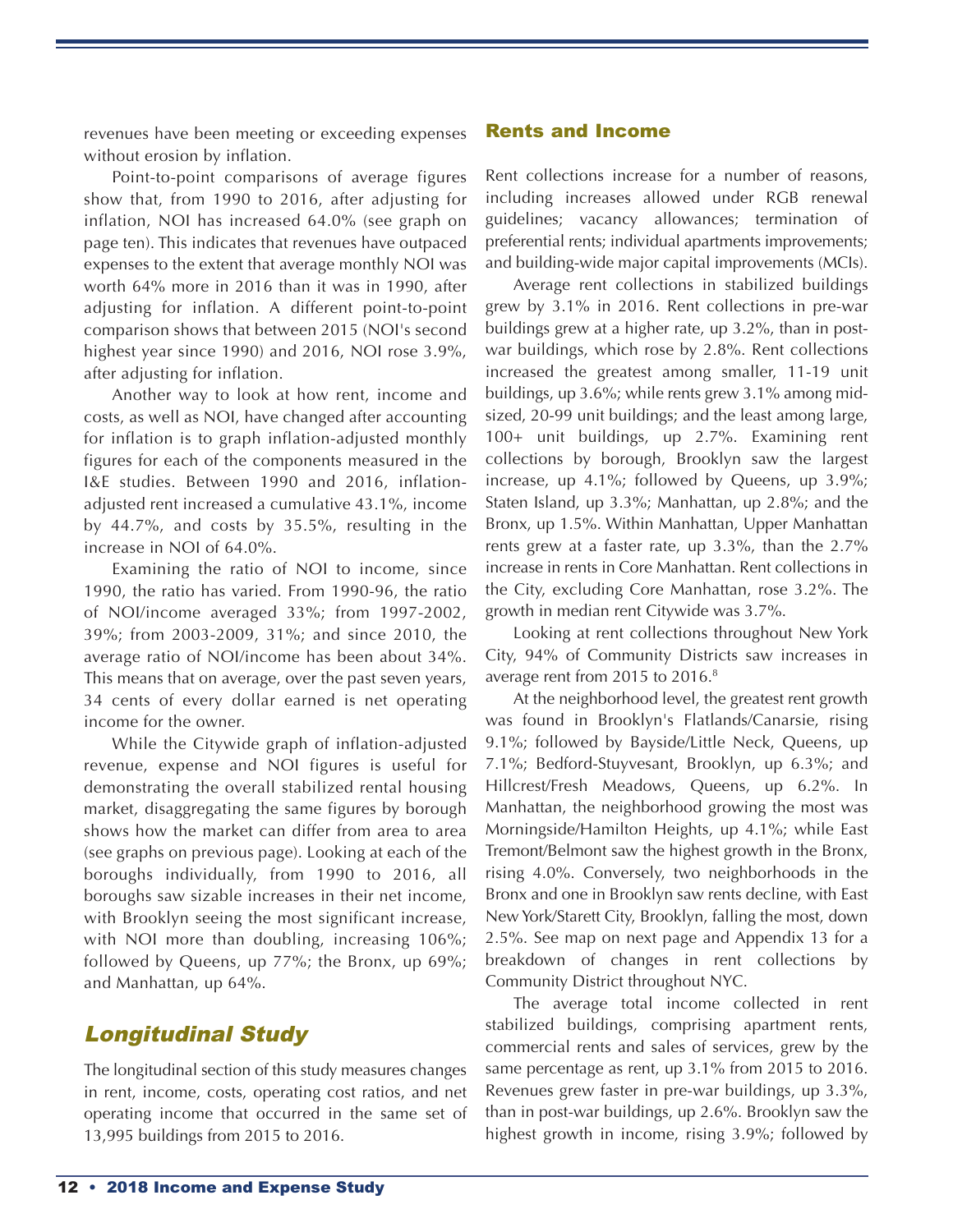

Source: NYC Department of Finance, 2015-16 RPIE Data

Queens, up 3.8%; Manhattan, up 3.1%; Staten Island, up 2.0%; and the Bronx, up 1.6%. Within Manhattan, Upper Manhattan income rose 3.5%; while Core Manhattan income grew by 2.9%. Total income in the City, excluding Core Manhattan, grew 3.2%. The median growth in income Citywide was 3.7%.

### Operating Costs

Average expenses in stabilized buildings Citywide increased 2.4% from 2015 to 2016. However, the change in operating costs varied by building age and by borough. Pre-war buildings saw expenses rise 2.1%, while newer, post-war buildings saw expenses increase 2.9%. Breaking down the change in costs by borough, costs grew the most in Brooklyn, up 3.9%; while costs rose 2.8% on Staten Island; 2.7% in Manhattan; and 2.5% in Queens. Conversely, costs declined 0.2% in

the Bronx. Within Manhattan, Upper Manhattan costs rose 0.5%; while Core Manhattan costs grew by 3.7%. Operating costs in the City, excluding Core Manhattan, rose 1.8%. Citywide, median expenses rose 1.4%. For a detailed breakdown of the changes in rent, income and costs by building size, age and location, see Appendices 10 and 11.

### RPIE Expenses and the PIOC

Data sets from the RPIE and the RGB's long-running survey, the Price Index of Operating Costs (PIOC), each provide a form of independent verification for the expense findings in the other. However, comparison of I&E and PIOC data is somewhat problematic due to differences in the way each instrument defines costs and time periods. For example, there is a difference between when expenses are incurred and paid by owners as reported in the RPIE, versus the price quotes obtained from vendors for specific periods as surveyed in the PIOC. In addition, the PIOC primarily measures prices on a March to March basis, while most RPIE statements filed by landlords are based on the calendar year. (See Endnote 6.) To compare the two, weighted averages of each must be calculated, which may cause a loss in accuracy. Finally, the PIOC measures a hybrid of costs, cost-weighted prices and pure prices, whereas the RPIE provides unaudited owner-reported costs. The PIOC grew by 4.3% from 2015 to 2016, the same period as the 2.4% increase in I&E costs, close to a two percentage point difference. (See graph on next page.)

From 1990-91 to 2015-16, cumulative growth in owners' costs as measured by the two indices varied. Overall nominal costs measured in the PIOC increased at a greater rate, 196.1%, compared to RPIE data, which grew 173.7% over this period. 9

### Operating Cost Ratios

Between 2015 and 2016, the proportion of gross income spent on audit-adjusted expenses (the O&M Cost-to-Income ratio) declined, falling by four-tenths of a percentage point. The proportion of rental income used for audit-adjusted expenses (the O&M Cost-to-Rent ratio) likewise declined, falling by one-half percentage point.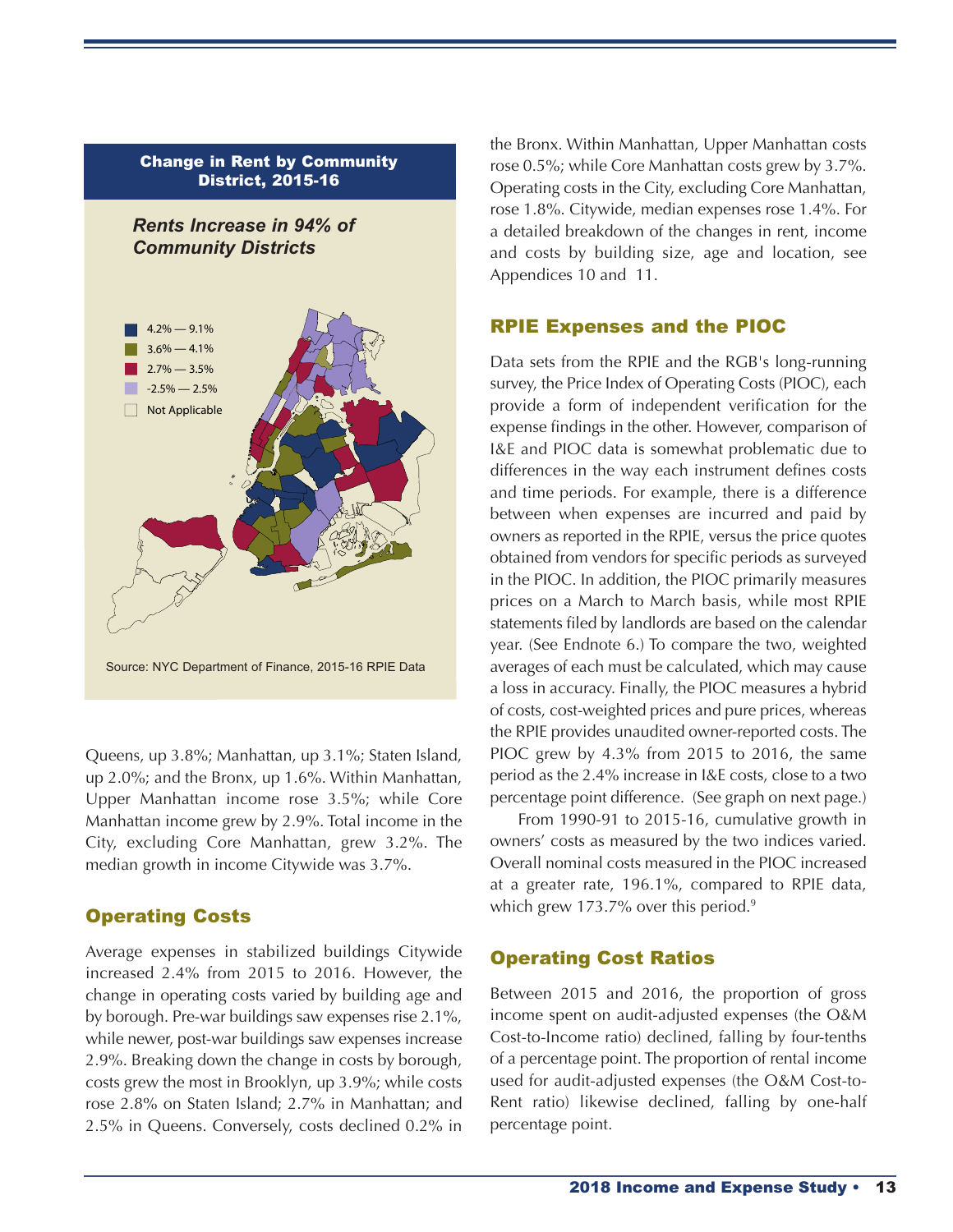#### Change in Operating & Maintenance Costs, RPIE and the PIOC, 1990 to 2016



#### *In 2016, PIOC Costs Grew More Than Owner-Reported RPIE Expenses*

#### Net Operating Income

Net Operating Income (NOI) refers to the earnings that remain after operating and maintenance (O&M) expenses are paid, but before payments of income tax and debt service. Since average actual collected income grew more than operating costs, Citywide net operating income in rent stabilized buildings increased by 4.4% in 2016, the 12th consecutive year that NOI has grown.

The average change in NOI from 2015 to 2016 differed throughout the City. Every borough saw NOI increase, with Queens seeing the largest growth, up 6.2%; while NOI rose 5.7% in the Bronx; 4.0% in Brooklyn; 3.7% in Manhattan; and 0.5% in Staten Island. Within Manhattan, Upper Manhattan NOI increased 10.0%, while it rose 1.8% in Core Manhattan. Citywide, NOI in pre-war buildings

increased 5.5%, while newer, post-war buildings grew by 2.1%. Monthly NOI in the City, excluding Core Manhattan, increased 6.0%. See Appendix 12 for a breakdown of NOI by borough, building age and building size.

At the Community District level, NOI rose in the vast majority (92%) of the City. The neighborhoods seeing the greatest growth in NOI were Bayside/Little Neck, Queens, up 20.9%; Morningside/Hamilton Heights, Manhattan, up 19.4%; Morrisania/Melrose/ Claremont, Bronx, up 17.6%; East Tremont/Belmont, Bronx, up 15.4%; and Washington Heights/Inwood, Manhattan, up 14.9%. The Brooklyn neighborhood seeing the greatest growth in NOI was Brownsville/ Ocean Hill, up 10.7%. By contrast, two neighborhoods in the Bronx, one on Staten Island and one in Brooklyn experienced a decline in NOI, with the largest decline, 3.6%, in East NewYork/Starett City,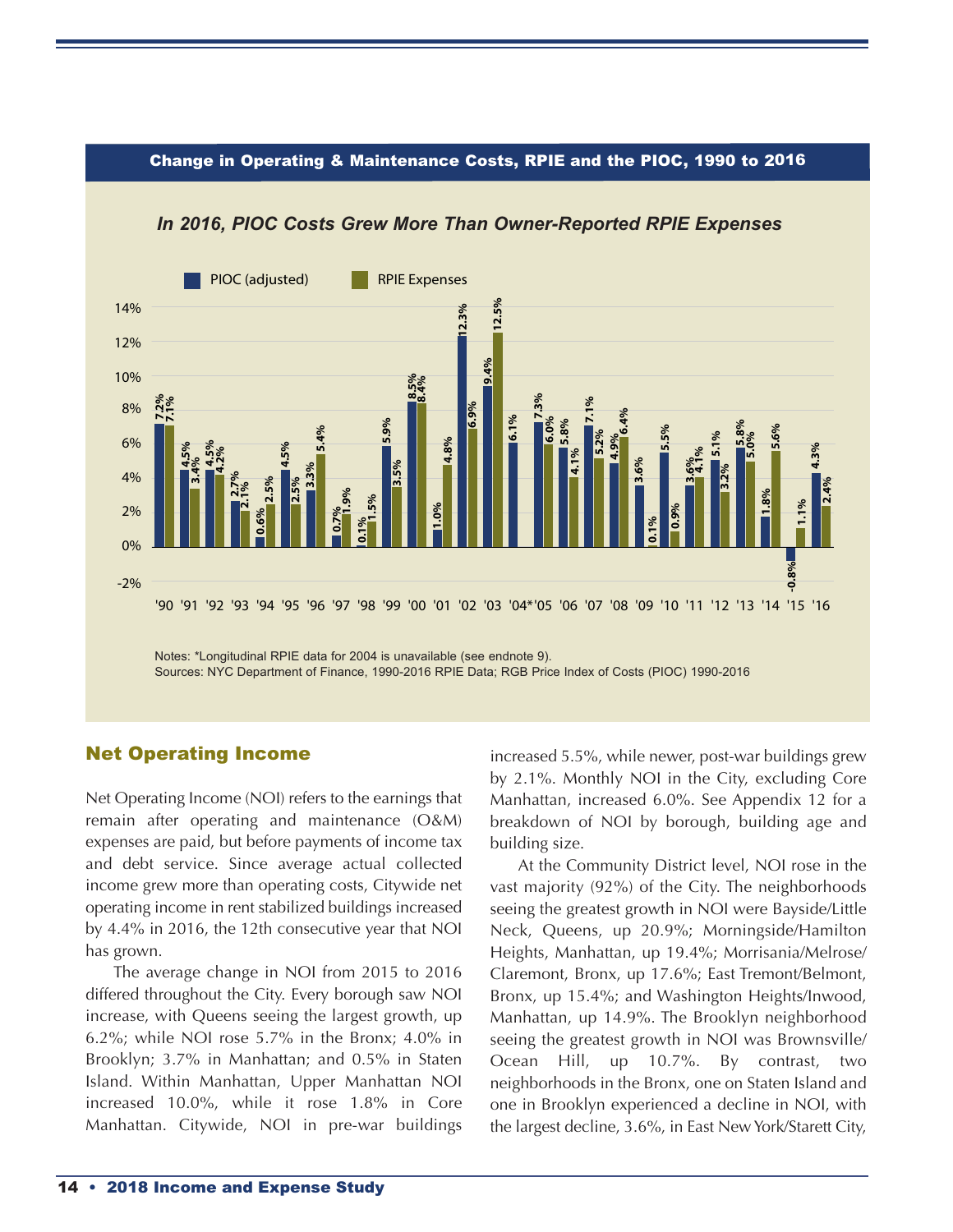

Brooklyn. The map on this page and Appendix 13 shows how NOI varied in each neighborhood throughout NYC. (See endnote 8.)

### **Summary**

RPIE filings, from almost 15,400 rent stabilized buildings containing over 705,100 units in the main RPIE study, and from close to 14,000 buildings containing almost 651,000 units in the longitudinal study, were analyzed in this year's *Income and Expense Study*. Citywide, average rent and revenue collections each rose 3.1%; and expenses rose by 2.4%. Since collected revenue grew more than actual expenses, Net Operating Income (NOI) Citywide increased by 4.4%, the 12th consecutive year that NOI has increased. (See table on next page for historical data.) Additionally, the proportion of distressed properties Citywide once again declined to their lowest level ever recorded by this survey, falling half a percentage point from the prior year. Further, the auditadjusted cost-to-income ratio was 58.3%, also down half a percentage point from last year.

# Methodology

The information in this report was generated by analyzing data sets derived from RPIE forms filed with the NYC Department of Finance in 2017 by owners of apartment buildings with primarily eleven or more dwelling units. The data in these forms, which reflects financial conditions in stabilized buildings for the year 2016, was made available to NYC Rent Guidelines Board research staff in November 2017 for analysis. Unit averages contained in this analysis were computed by the NYC Department of Finance. The averages were then weighted by the RGB using data from the 2014 NYC Housing and Vacancy Survey, the most recent comprehensive data available, to calculate averages that are representative of the population of residential buildings in New York City. In addition, medians were calculated and included in this report. The medians derived from the data were also produced by the NYC Department of Finance and are unweighted.

Two types of summarized data, the primary RPIE data and longitudinal data, were obtained for stabilized buildings. The primary RPIE data, which provides a "snapshot" or "moment-in-time" view, comes from properties that filed RPIE forms in 2016, or alternatively, TCIE (Tax Commission Income & Expense) forms. <sup>10</sup> Data from the forms was used to compute average and median rents, operating costs, etc., that were typical of the year 2016. Longitudinal data, which provides a direct comparison of identical elements over time, encompasses properties that filed RPIE/TCIE forms for the years 2015 and 2016. The longitudinal data describes changing conditions in average rents, operating costs, etc., by comparing forms from the same buildings over two years. Thus, the main part this report measures conditions existing throughout 2016, while the longitudinal data section measures changes in conditions that occurred from 2015 to 2016.

This year, 15,389 buildings containing rent stabilized units were analyzed in the main RPIE study and 13,995 buildings were examined in the longitudinal study. The collection of buildings was created by matching a list of properties registered with HCR against building data found in 2017 RPIE or TCIE statements (or 2016 and 2017 statements for the longitudinal study). A building is considered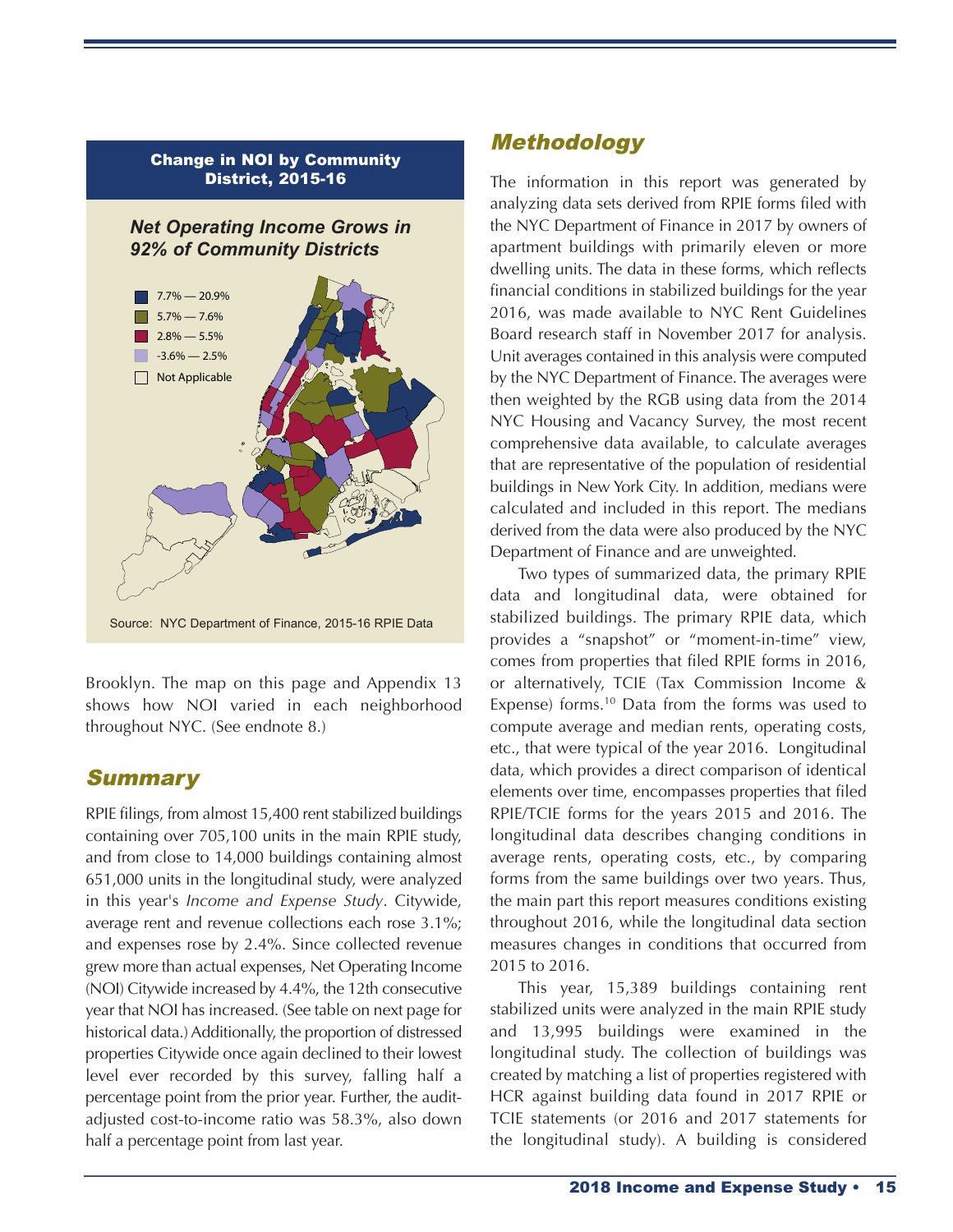#### Changes in Average Monthly Rent, Income, Operating Costs and Net Operating Income per Dwelling Unit, 1990-2016

#### *Net Operating Income (NOI) Increased 4.4% from 2015 to 2016, 12th Consecutive Yearly Increase in NOI*

|         | <b>Avg. Rent Growth</b> | <b>Avg. Income Growth</b> | Avg. Cost Growth | Avg. NOI Growth |
|---------|-------------------------|---------------------------|------------------|-----------------|
| 1990-91 | 3.4%                    | 3.2%                      | 3.4%             | 2.8%            |
| 1991-92 | 3.5%                    | 3.1%                      | 4.2%             | 1.2%            |
| 1992-93 | 3.8%                    | 3.4%                      | 2.1%             | 6.3%            |
| 1993-94 | 4.5%                    | 4.7%                      | 2.5%             | 9.3%            |
| 1994-95 | 4.3%                    | 4.4%                      | 2.5%             | 8.0%            |
| 1995-96 | 4.1%                    | 4.3%                      | 5.4%             | 2.3%            |
| 1996-97 | 5.4%                    | 5.2%                      | 1.9%             | 11.4%           |
| 1997-98 | 5.5%                    | 5.3%                      | 1.5%             | 11.8%           |
| 1998-99 | 5.5%                    | 5.5%                      | 3.5%             | 8.7%            |
| 1999-00 | 6.2%                    | 6.5%                      | 8.4%             | 3.5%            |
| 2000-01 | 4.9%                    | 5.2%                      | 4.8%             | 5.9%            |
| 2001-02 | 4.0%                    | 4.1%                      | 6.9%             | $-0.1%$         |
| 2002-03 | 3.6%                    | 4.5%                      | 12.5%            | $-8.7%$         |
| 2003-04 | $\overline{a}$          | $\overline{a}$            | $\overline{a}$   | $\overline{a}$  |
| 2004-05 | 4.6%                    | 4.7%                      | 6.0%             | 1.6%            |
| 2005-06 | 5.6%                    | 5.5%                      | 4.1%             | 8.8%            |
| 2006-07 | 6.5%                    | 6.5%                      | 5.2%             | 9.3%            |
| 2007-08 | 5.8%                    | 6.2%                      | 6.4%             | 5.8%            |
| 2008-09 | 1.4%                    | 1.8%                      | 0.1%             | 5.8%            |
| 2009-10 | 0.7%                    | 1.2%                      | 0.9%             | 1.8%            |
| 2010-11 | 4.4%                    | 4.5%                      | 4.1%             | 5.6%            |
| 2011-12 | 5.0%                    | 5.3%                      | 3.2%             | 9.6%            |
| 2012-13 | 4.5%                    | 4.5%                      | 5.0%             | 3.4%            |
| 2013-14 | 4.8%                    | 4.9%                      | 5.6%             | 3.5%            |
| 2014-15 | 4.4%                    | 4.4%                      | 1.1%             | 10.8%           |
| 2015-16 | 3.1%                    | 3.1%                      | 2.4%             | 4.4%            |

Source: NYC Department of Finance, 1990-2016 RPIE Data Note: Longitudinal data from 2003-04 is unavailable.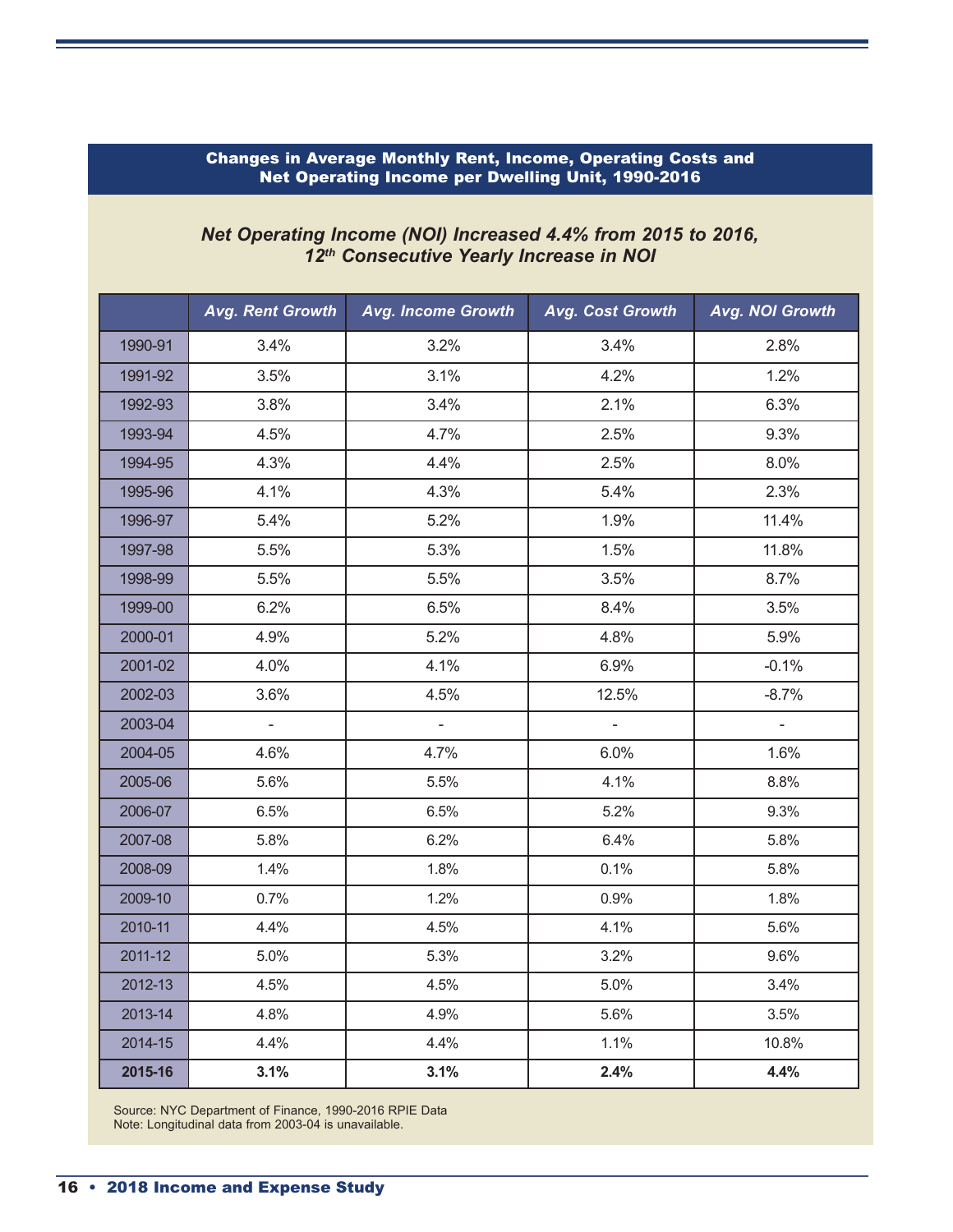rent stabilized if it contains at least one rent stabilized unit.

Once the two data sets were drawn, properties that met the following criteria were not included:

- Buildings containing fewer than 11 units. Owners of buildings with fewer than 11 apartments (without commercial units) are not required to file RPIE forms;
- Owners who did not file an RPIE or TCIE form in 2017 for the main part of this study, or an RPIE or TCIE form in both 2016 and 2017 for the longitudinal study;
- No unit count could be found in RPIE/TCIE records: and
- No apartment rent or income figures were recorded on the RPIE or TCIE forms. In these cases, forms were improperly completed or the building was vacant.

Three additional methods were used to screen the data so properties with inaccurate building information could be removed to protect the integrity of the data:

- In early I&E studies, the NYC Department of Finance used the total number of units from their Real Property Assessment Data (RPAD) files to classify buildings by size and location. RGB researchers found that sometimes the unit counts on RPIE forms were different than those on the RPAD file, and consequently deemed the residential counts from the RPIE form more reliable;
- Average monthly rents for each building were compared to rent intervals for each borough to improve data quality. Properties with average rents outside of the borough rent ranges were removed from all data. Such screening for outliers is critical since such deviations may reflect data entry errors and thus could skew the analysis; and
- Buildings in which operating costs exceeded income by more than 300% as well as buildings above the 99th percentile or below the 1st percentile were excluded.

As in prior studies, after compiling both data sets, the NYC Department of Finance categorized data reflecting particular types of buildings throughout the five boroughs (e.g., structures with 20-99 units).  $\Box$ 

### Endnotes

- 1. RPIE rent figures include money collected for apartments, owneroccupied or related space and government subsidies. Income encompasses all revenue from rent, including commercial rent, sales of services, such as laundry, parking, and vending, and all other operating income.
- 2. Pre-war buildings refer to those built before 1947; post-war buildings refer to those built after 1946.
- 3. Core Manhattan represents the area south of W 110th and E 96th Streets. Upper Manhattan is the remainder of the borough.
- 4. Preferential rents refer to actual rent paid, which is lower than the "legal rent," or the maximum amount the owner is entitled to charge. Owners can offer preferential rents when the current market cannot bear the legal rent. According to HCR, approximately 30% of all 2016 apartment registrations filed indicate a preferential rent.
- 5. Since the 2008 *Income and Expense Study*, adjustment of the RGB Rent Index has been calculated on a January-to-December calendar year. Also see Endnote 6.
- 6. According to the NYC Department of Finance, over 90% of owners filing RPIEs report income and expense data by calendar year. In earlier reports, adjusted HCR data was calculated on a July-to-June fiscal year. Beginning with the 2008 *Income and Expense Study*, adjustment of HCR Citywide data was calculated on the January-to-December calendar year, so figures may differ from data reported in prior years.
- 7. RPIE longitudinal data from 2003-04 is excluded from this study because no longitudinal data was available for 2003-04. Therefore, the growth in RPIE collected rents, 191.5%, is understated. To make a more valid comparison between the three indices, cumulative increases in both the RGB Rent Index and HCR contract rent calculations exclude 2003-04 data as well. If 2003-04 data were included, the RGB Rent Index increased 186.9% and the HCR rent increased 222.3%.
- 8. Six Community Districts were excluded from this analysis because they contained too few buildings for the data to be reliable. Unlike Citywide and borough level rent and expense data, average CD rents and expenses are unweighted and do not necessarily represent the population of buildings in these Community Districts. All averages were computed by the NYC Department of Finance.
- 9. Due to the unavailability of RPIE longitudinal data for 2003-04, PIOC data from 2003-04 is also excluded from this comparison.
- 10. TCIE (Tax Commission Income & Expense) forms are used by the NYC Department of Finance when RPIE forms are not filed by owners.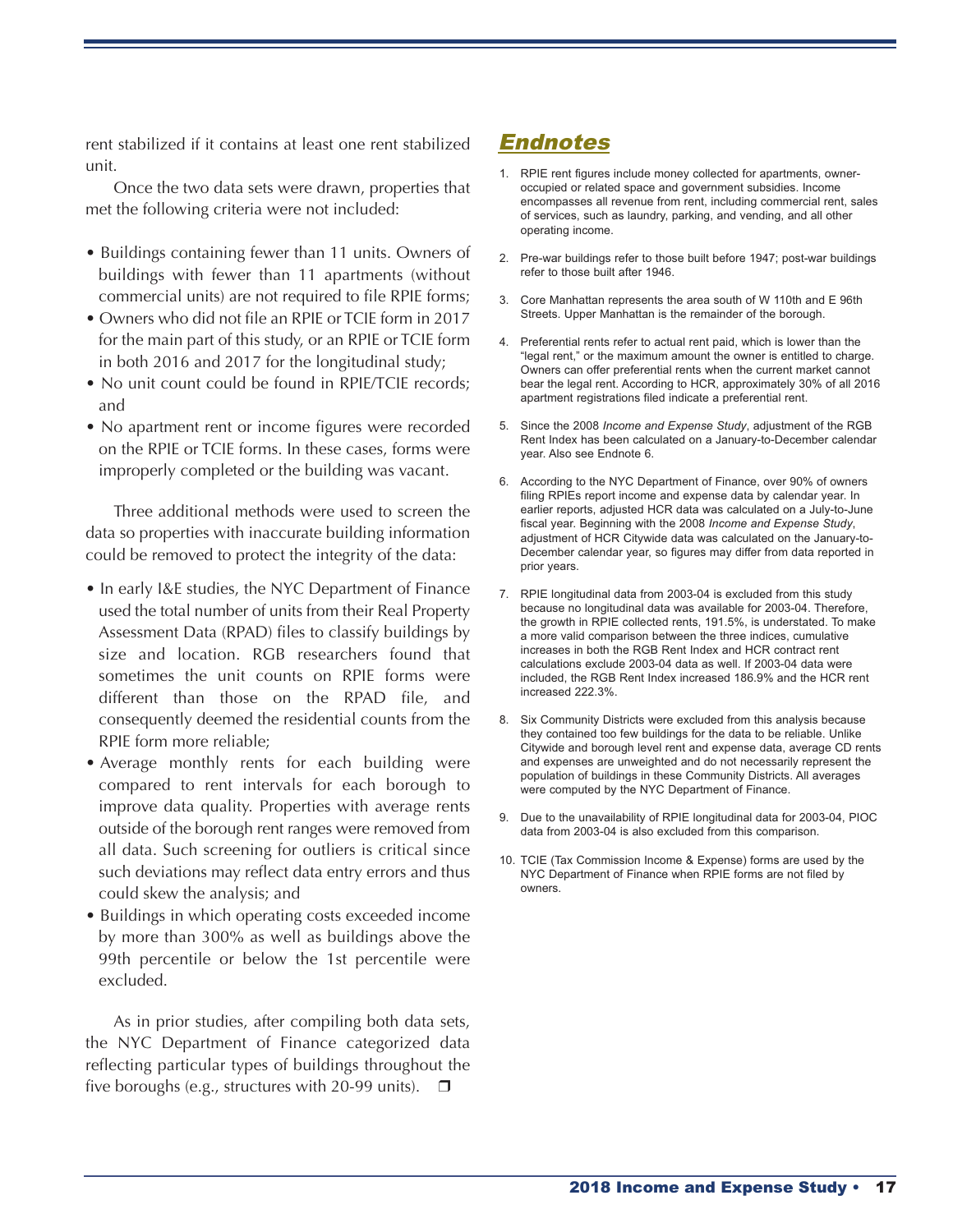# Appendices

# 1. Average Operating & Maintenance Cost in 2016 per Apartment per Month by Building Size and Location, Structures Built Before 1947

|                 | <u>Taxes</u> | Labor | <b>Fuel</b> | Water/Sewer | Light & Power | Maint. | <u>Admin.</u> | Insurance | Misc. | <b>Total</b> |
|-----------------|--------------|-------|-------------|-------------|---------------|--------|---------------|-----------|-------|--------------|
| <b>Citywide</b> | \$278        | \$89  | \$69        | \$78        | \$24          | \$175  | \$127         | \$53      | \$43  | \$938        |
| $11-19$ units   | \$343        | \$88  | \$80        | \$80        | \$28          | \$189  | \$145         | \$58      | \$57  | \$1,066      |
| 20-99 units     | \$247        | \$77  | \$69        | \$79        | \$23          | \$170  | \$121         | \$53      | \$42  | \$880        |
| $100+$ units    | \$452        | \$211 | \$51        | \$67        | \$33          | \$201  | \$155         | \$47      | \$34  | \$1,251      |
| <b>Bronx</b>    | \$141        | \$71  | \$78        | \$85        | \$24          | \$160  | \$102         | \$57      | \$22  | \$739        |
| 11-19 units     | \$146        | \$83  | \$94        | \$91        | \$29          | \$163  | \$103         | \$62      | \$22  | \$793        |
| 20-99 units     | \$140        | \$70  | \$77        | \$85        | \$24          | \$158  | \$101         | \$57      | \$22  | \$734        |
| $100+$ units    | \$146        | \$88  | \$63        | \$82        | \$20          | \$194  | \$115         | \$51      | \$11  | \$770        |
| <b>Brooklyn</b> | \$207        | \$65  | \$60        | \$78        | \$20          | \$156  | \$103         | \$51      | \$37  | \$776        |
| 11-19 units     | \$228        | \$69  | \$71        | \$76        | \$21          | \$168  | \$115         | \$53      | \$33  | \$834        |
| 20-99 units     | \$199        | \$60  | \$59        | \$79        | \$19          | \$153  | \$101         | \$50      | \$39  | \$758        |
| $100+$ units    | \$240        | \$104 | \$49        | \$74        | \$21          | \$160  | \$107         | \$50      | \$31  | \$836        |
| Manhattan       | \$463        | \$130 | \$70        | \$75        | \$31          | \$210  | \$180         | \$55      | \$70  | \$1,283      |
| 11-19 units     | \$508        | \$109 | \$83        | \$85        | \$35          | \$224  | \$199         | \$65      | \$88  | \$1,395      |
| 20-99 units     | \$409        | \$101 | \$70        | \$75        | \$27          | \$203  | \$170         | \$54      | \$71  | \$1,177      |
| $100+$ units    | \$700        | \$327 | \$50        | \$57        | \$48          | \$231  | \$208         | \$45      | \$34  | \$1,702      |
| Queens          | \$255        | \$76  | \$66        | \$69        | \$20          | \$160  | \$95          | \$47      | \$36  | \$824        |
| 11-19 units     | \$231        | \$64  | \$77        | \$65        | \$20          | \$145  | \$75          | \$48      | \$40  | \$765        |
| 20-99 units     | \$257        | \$71  | \$66        | \$69        | \$20          | \$162  | \$100         | \$48      | \$31  | \$823        |
| $100+$ units    | \$280        | \$126 | \$47        | \$71        | \$16          | \$171  | \$97          | \$45      | \$56  | \$909        |
| Core Manhattan  | \$635        | \$157 | \$61        | \$65        | \$33          | \$222  | \$208         | \$55      | \$64  | \$1,500      |
| 11-19 units     | \$622        | \$106 | \$75        | \$79        | \$32          | \$229  | \$212         | \$64      | \$75  | \$1,495      |
| 20-99 units     | \$592        | \$113 | \$59        | \$62        | \$27          | \$213  | \$200         | \$53      | \$73  | \$1,391      |
| $100+$ units    | \$779        | \$358 | \$49        | \$55        | \$52          | \$240  | \$221         | \$46      | \$23  | \$1,825      |
| Upper Manhattan | \$263        | \$98  | \$79        | \$85        | \$28          | \$196  | \$148         | \$54      | \$76  | \$1,028      |
| 11-19 units     | \$278        | \$115 | \$97        | \$95        | \$40          | \$213  | \$172         | \$65      | \$113 | \$1,188      |
| 20-99 units     | \$260        | \$91  | \$78        | \$85        | \$26          | \$194  | \$145         | \$54      | \$70  | \$1,002      |
| $100+$ units    | \$291        | \$164 | \$52        | \$65        | \$28          | \$183  | \$139         | \$40      | \$88  | \$1,050      |
| City w/o Core   | \$201        | \$75  | \$70        | \$80        | \$23          | \$165  | \$110         | \$53      | \$39  | \$816        |
| 11-19 units     | \$226        | \$80  | \$81        | \$80        | \$26          | \$171  | \$116         | \$55      | \$50  | \$884        |
| 20-99 units     | \$195        | \$71  | \$70        | \$81        | \$22          | \$164  | \$109         | \$53      | \$37  | \$802        |
| $100+$ units    | \$237        | \$114 | \$52        | \$73        | \$21          | \$173  | \$110         | \$48      | \$41  | \$868        |

Notes: The sum of the lines may not equal the total due to rounding. Totals in this table may not match those in Appendix Table 3 due to rounding. Data in this table is NOT adjusted for the results of the 1992 NYC Department of Finance audit on I&E reported operating costs. The category "Utilities" used in the I&E Study is the sum of "Water & Sewer" and "Light & Power." The number of Pre-47 rent stabilized buildings in Staten Island was too small to calculate reliable statistics. Owners are not required to report tax expenses; therefore, tax figures used in this report were calculated by the NYC Department of Finance.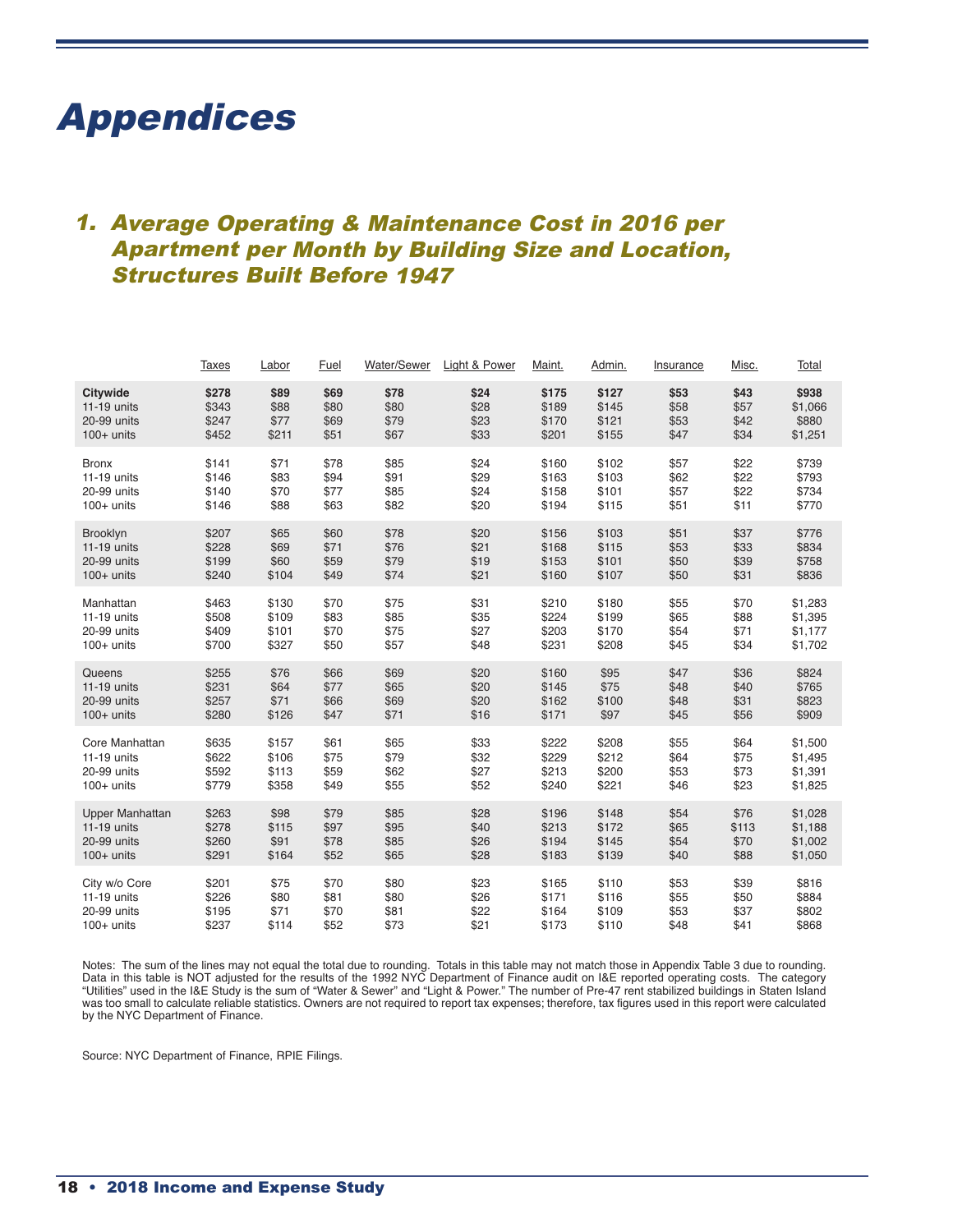### 2. Average Operating & Maintenance Cost in 2016 per Apartment per Month by Building Size and Location, Structures Built After 1946

|                                                             | <b>Taxes</b>                                        | Labor                                                     | Fuel                                               | Water/Sewer                                              | Light & Power                | Maint.                                          | Admin.                              | <b>Insurance</b>                   | Misc.                                            | Total                   |
|-------------------------------------------------------------|-----------------------------------------------------|-----------------------------------------------------------|----------------------------------------------------|----------------------------------------------------------|------------------------------|-------------------------------------------------|-------------------------------------|------------------------------------|--------------------------------------------------|-------------------------|
| <b>Citywide</b>                                             | \$348                                               | \$167                                                     | \$51                                               | \$68                                                     | \$36                         | \$186                                           | \$155                               | \$44                               | \$53                                             | \$1,108                 |
| 11-19 units                                                 | \$197                                               | \$96                                                      | \$57                                               | \$64                                                     | \$40                         | \$173                                           | \$123                               | \$50                               | \$55                                             | \$855                   |
| 20-99 units                                                 | \$244                                               | \$101                                                     | \$50                                               | \$69                                                     | \$31                         | \$166                                           | \$134                               | \$45                               | \$46                                             | \$886                   |
| $100+$ units                                                | \$457                                               | \$235                                                     | \$51                                               | \$67                                                     | \$41                         | \$204                                           | \$175                               | \$42                               | \$59                                             | \$1,330                 |
| <b>Bronx</b><br>11-19 units<br>20-99 units<br>$100+$ units  | \$135<br>\$134<br>\$140                             | \$95<br>$\overline{\phantom{a}}$<br>\$81<br>\$126         | \$64<br>\$64<br>\$63                               | \$84<br>\$77<br>\$96                                     | \$38<br>\$38<br>\$38         | \$149<br>\$147<br>\$151                         | \$128<br>\$116<br>\$149             | \$46<br>\$48<br>\$39               | \$19<br>٠<br>\$21<br>\$15                        | \$759<br>\$726<br>\$818 |
| Brooklyn<br>$11-19$ units<br>20-99 units<br>$100+$ units    | \$212<br>\$214<br>\$213                             | \$107<br>$\overline{a}$<br>\$92<br>\$144                  | \$42<br>\$41<br>\$42                               | \$67<br>\$67<br>\$68                                     | \$31<br>\$27<br>\$38         | \$167<br>\$165<br>\$161                         | \$134<br>\$142<br>\$116             | \$47<br>\$48<br>\$45               | \$56<br>$\overline{\phantom{a}}$<br>\$50<br>\$60 | \$864<br>\$846<br>\$887 |
| Manhattan                                                   | \$748                                               | \$329                                                     | \$54                                               | \$57                                                     | \$50                         | \$252                                           | \$239                               | \$46                               | \$64                                             | \$1,838                 |
| 11-19 units                                                 | \$329                                               | \$107                                                     | \$79                                               | \$70                                                     | \$60                         | \$220                                           | \$242                               | \$58                               | \$51                                             | \$1,216                 |
| 20-99 units                                                 | \$516                                               | \$161                                                     | \$50                                               | \$59                                                     | \$37                         | \$206                                           | \$190                               | \$46                               | \$77                                             | \$1,341                 |
| $100+$ units                                                | \$813                                               | \$377                                                     | \$54                                               | \$56                                                     | \$53                         | \$264                                           | \$251                               | \$46                               | \$60                                             | \$1,975                 |
| Queens                                                      | \$263                                               | \$127                                                     | \$48                                               | \$68                                                     | \$29                         | \$165                                           | \$121                               | \$39                               | \$62                                             | \$921                   |
| 11-19 units                                                 | \$210                                               | \$109                                                     | \$52                                               | \$57                                                     | \$42                         | \$142                                           | \$99                                | \$45                               | \$37                                             | \$792                   |
| 20-99 units                                                 | \$259                                               | \$102                                                     | \$51                                               | \$70                                                     | \$27                         | \$165                                           | \$118                               | \$40                               | \$49                                             | \$882                   |
| $100+$ units                                                | \$273                                               | \$151                                                     | \$45                                               | \$67                                                     | \$28                         | \$167                                           | \$126                               | \$37                               | \$78                                             | \$972                   |
| Staten Island<br>11-19 units<br>20-99 units<br>$100+$ units | \$200<br>$\overline{a}$<br>$\overline{\phantom{a}}$ | \$124<br>$\blacksquare$<br>$\overline{\phantom{a}}$<br>÷, | \$45<br>$\blacksquare$<br>$\overline{\phantom{a}}$ | \$56<br>÷,<br>$\overline{\phantom{a}}$<br>$\overline{a}$ | \$26<br>L.<br>$\overline{a}$ | \$177<br>÷,<br>$\overline{a}$<br>$\overline{a}$ | \$105<br>÷,<br>$\overline{a}$<br>J. | \$41<br>÷,<br>$\blacksquare$<br>÷, | \$4<br>٠<br>$\overline{\phantom{a}}$             | \$777<br>÷,<br>÷.       |
| Core Manhattan                                              | \$856                                               | \$364                                                     | \$55                                               | \$56                                                     | \$50                         | \$263                                           | \$252                               | \$47                               | \$74                                             | \$2,017                 |
| $11-19$ units                                               | \$563                                               | \$101                                                     | \$69                                               | \$76                                                     | \$49                         | \$229                                           | \$232                               | \$57                               | \$107                                            | \$1,483                 |
| 20-99 units                                                 | \$626                                               | \$178                                                     | \$44                                               | \$54                                                     | \$36                         | \$213                                           | \$207                               | \$45                               | \$83                                             | \$1,485                 |
| $100+$ units                                                | \$910                                               | \$409                                                     | \$57                                               | \$56                                                     | \$53                         | \$275                                           | \$263                               | \$47                               | \$71                                             | \$2,141                 |
| <b>Upper Manhattan</b>                                      | \$294                                               | \$181                                                     | \$48                                               | \$61                                                     | \$49                         | \$201                                           | \$179                               | \$43                               | \$21                                             | \$1,077                 |
| 11-19 units                                                 | $\overline{\phantom{a}}$                            | $\overline{\phantom{a}}$                                  | $\overline{\phantom{a}}$                           | $\overline{\phantom{a}}$                                 | ٠                            | $\overline{\phantom{a}}$                        | Ĭ.                                  | $\overline{\phantom{a}}$           | $\overline{\phantom{a}}$                         | $\overline{a}$          |
| 20-99 units                                                 | \$239                                               | \$117                                                     | \$62                                               | \$71                                                     | \$40                         | \$185                                           | \$146                               | \$48                               | \$60                                             | \$968                   |
| $100+$ units                                                | $\blacksquare$                                      | $\overline{\phantom{a}}$                                  | $\overline{\phantom{a}}$                           | $\blacksquare$                                           | $\overline{a}$               | $\blacksquare$                                  | $\blacksquare$                      | $\overline{\phantom{a}}$           | $\overline{\phantom{a}}$                         | $\blacksquare$          |
| City w/o Core                                               | \$221                                               | \$118                                                     | \$49                                               | \$70                                                     | \$33                         | \$165                                           | \$129                               | \$43                               | \$48                                             | \$875                   |
| 11-19 units                                                 | \$192                                               | \$96                                                      | \$56                                               | \$64                                                     | \$40                         | \$172                                           | \$121                               | \$50                               | \$54                                             | \$846                   |
| 20-99 units                                                 | \$209                                               | \$93                                                      | \$51                                               | \$70                                                     | \$30                         | \$161                                           | \$127                               | \$45                               | \$43                                             | \$831                   |
| $100+$ units                                                | \$239                                               | \$151                                                     | \$47                                               | \$70                                                     | \$34                         | \$168                                           | \$132                               | \$39                               | \$52                                             | \$933                   |

Notes: The sum of the lines may not equal the total due to rounding. Totals in this table may not match those in Appendix Table 3 due to rounding. Data in this table is NOT adjusted for the results of the 1992 NYC Department of Finance audit on I&E reported operating costs. The category "Utilities" used in the I&E Study is the sum of "Water & Sewer" and "Light & Power." The number of Post-46 rent stabilized buildings with 11-19 units in the Bronx, Brooklyn, Staten Island and Upper Manhattan; Post-46 buildings with 20-99 units on Staten Island; as well as 100+ unit buildings in Upper Manhattan and Staten Island, was too small to calculate reliable statistics. Owners are not required to report tax expenses; therefore, tax figures used in this report were calculated by the NYC Department of Finance.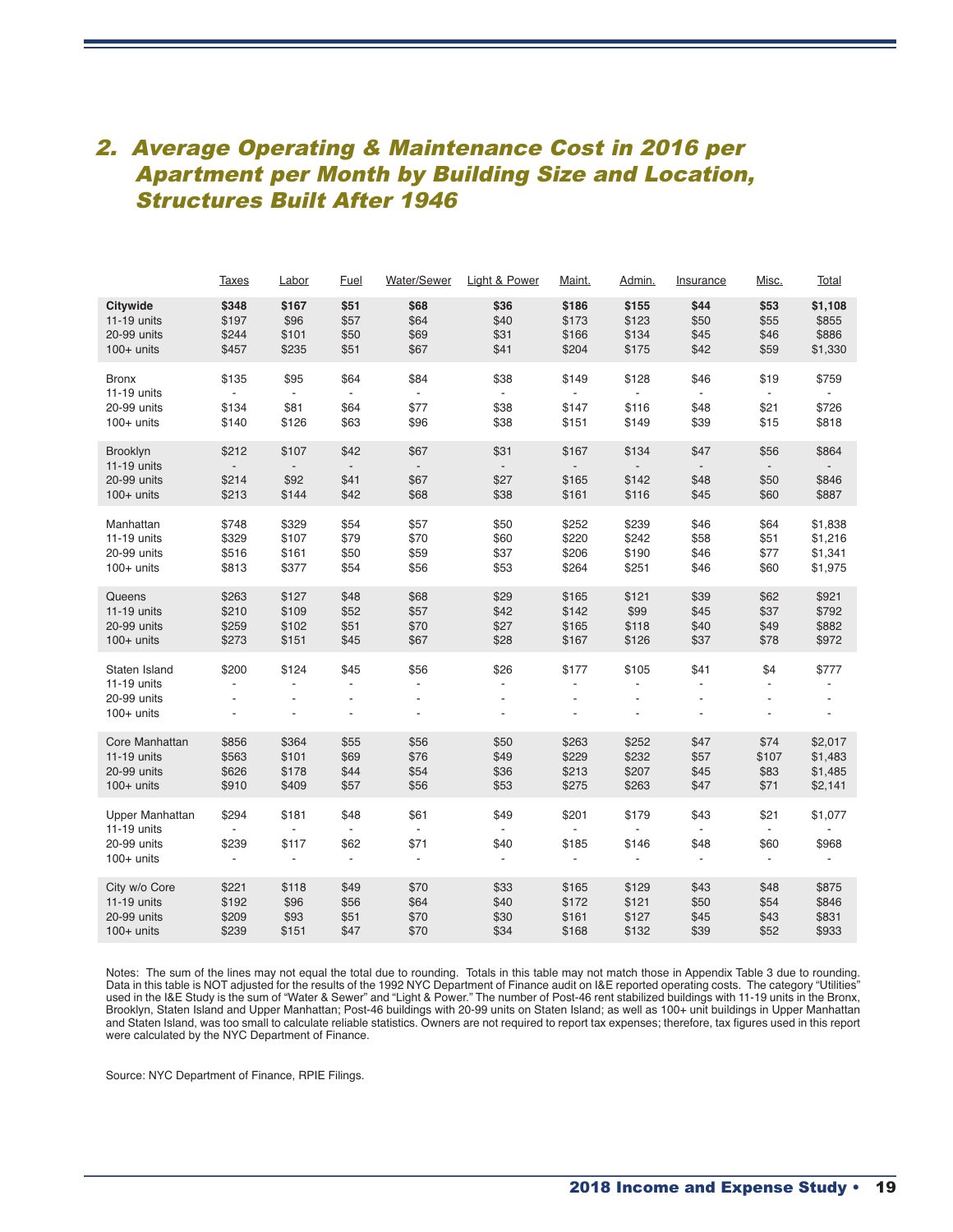## 3. Average Rent, Income and Costs in 2016 per Apartment per Month by Building Size and Location

|                                                               |                                                | Post-46                                                                                     |                                                                       |                                          | Pre-47                                             |                                                  | All                                      |                                          |                                                  |  |
|---------------------------------------------------------------|------------------------------------------------|---------------------------------------------------------------------------------------------|-----------------------------------------------------------------------|------------------------------------------|----------------------------------------------------|--------------------------------------------------|------------------------------------------|------------------------------------------|--------------------------------------------------|--|
|                                                               | Rent                                           | Income                                                                                      | Costs                                                                 | Rent                                     | Income                                             | Costs                                            | Rent                                     | Income                                   | <b>Costs</b>                                     |  |
| <b>Citywide</b>                                               | \$1,589                                        | \$1,786                                                                                     | \$1,108                                                               | \$1,289                                  | \$1,464                                            | \$938                                            | \$1,371                                  | \$1,552                                  | \$985                                            |  |
| 11-19 units                                                   | \$1,323                                        | \$1,467                                                                                     | \$855                                                                 | \$1,382                                  | \$1,681                                            | \$1,066                                          | \$1,376                                  | \$1,658                                  | \$1,043                                          |  |
| 20-99 units                                                   | \$1,303                                        | \$1,419                                                                                     | \$886                                                                 | \$1,225                                  | \$1,365                                            | \$880                                            | \$1,239                                  | \$1,375                                  | \$881                                            |  |
| $100+$ units                                                  | \$1,869                                        | \$2,143                                                                                     | \$1,330                                                               | \$1,710                                  | \$2,008                                            | \$1,251                                          | \$1,819                                  | \$2,100                                  | \$1,305                                          |  |
| <b>Bronx</b>                                                  | \$1,061                                        | \$1,170                                                                                     | \$759                                                                 | \$959                                    | \$1,073                                            | \$739                                            | \$977                                    | \$1,090                                  | \$742                                            |  |
| 11-19 units                                                   | $\overline{\phantom{0}}$                       | $\overline{\phantom{a}}$                                                                    | $\mathcal{L}_{\mathcal{A}}$                                           | \$934                                    | \$1,090                                            | \$793                                            | \$937                                    | \$1,096                                  | \$793                                            |  |
| 20-99 units                                                   | \$1,052                                        | \$1,129                                                                                     | \$726                                                                 | \$956                                    | \$1,068                                            | \$734                                            | \$966                                    | \$1,074                                  | \$733                                            |  |
| $100+$ units                                                  | \$1,082                                        | \$1,241                                                                                     | \$818                                                                 | \$1,059                                  | \$1,164                                            | \$770                                            | \$1,070                                  | \$1,200                                  | \$793                                            |  |
| Brooklyn                                                      | \$1,282                                        | \$1,387                                                                                     | \$864                                                                 | \$1,140                                  | \$1,206                                            | \$776                                            | \$1,177                                  | \$1,253                                  | \$799                                            |  |
| 11-19 units                                                   | $\overline{\phantom{a}}$                       | $\sim$                                                                                      | $\overline{\phantom{a}}$                                              | \$1,189                                  | \$1,282                                            | \$834                                            | \$1,197                                  | \$1,291                                  | \$837                                            |  |
| 20-99 units                                                   | \$1,278                                        | \$1,371                                                                                     | \$846                                                                 | \$1,116                                  | \$1,176                                            | \$758                                            | \$1,134                                  | \$1,197                                  | \$767                                            |  |
| $100+$ units                                                  | \$1,255                                        | \$1,379                                                                                     | \$887                                                                 | \$1,279                                  | \$1,349                                            | \$836                                            | \$1,264                                  | \$1,368                                  | \$869                                            |  |
| Manhattan                                                     | \$2,619                                        | \$3,082                                                                                     | \$1,838                                                               | \$1,714                                  | \$2,071                                            | \$1,283                                          | \$1,917                                  | \$2,298                                  | \$1,408                                          |  |
| 11-19 units                                                   | \$1,661                                        | \$1,976                                                                                     | \$1,216                                                               | \$1,714                                  | \$2,268                                            | \$1,395                                          | \$1,714                                  | \$2,265                                  | \$1,394                                          |  |
| 20-99 units                                                   | \$1,933                                        | \$2,264                                                                                     | \$1,341                                                               | \$1,622                                  | \$1,894                                            | \$1,177                                          | \$1,647                                  | \$1,924                                  | \$1,191                                          |  |
| $100+$ units                                                  | \$2,809                                        | \$3,307                                                                                     | \$1,975                                                               | \$2,222                                  | \$2,756                                            | \$1,702                                          | \$2,599                                  | \$3,110                                  | \$1,877                                          |  |
| Queens                                                        | \$1,323                                        | \$1,426                                                                                     | \$921                                                                 | \$1,240                                  | \$1,302                                            | \$824                                            | \$1,282                                  | \$1,365                                  | \$873                                            |  |
| 11-19 units                                                   | \$1,308                                        | \$1,436                                                                                     | \$792                                                                 | \$1,127                                  | \$1,189                                            | \$765                                            | \$1,148                                  | \$1,218                                  | \$768                                            |  |
| 20-99 units                                                   | \$1,284                                        | \$1,374                                                                                     | \$882                                                                 | \$1,248                                  | \$1,307                                            | \$823                                            | \$1,258                                  | \$1,325                                  | \$839                                            |  |
| $100+$ units                                                  | \$1,358                                        | \$1,469                                                                                     | \$972                                                                 | \$1,351                                  | \$1,433                                            | \$909                                            | \$1,356                                  | \$1,460                                  | \$957                                            |  |
| Staten Island<br>11-19 units<br>20-99 units<br>$100+$ units   | \$1,023<br>$\overline{a}$                      | \$1,190<br>$\overline{\phantom{a}}$<br>$\overline{\phantom{a}}$<br>$\overline{\phantom{a}}$ | \$777<br>$\blacksquare$<br>$\overline{\phantom{a}}$<br>$\overline{a}$ | ÷.                                       | $\blacksquare$<br>$\overline{a}$<br>$\overline{a}$ | $\blacksquare$<br>$\overline{\phantom{a}}$<br>÷, | \$1,044<br>\$1,031                       | \$1,186<br>\$1,092<br>$\blacksquare$     | \$772<br>$\blacksquare$<br>\$716<br>$\mathbf{r}$ |  |
| Core Manhattan                                                | \$2,859                                        | \$3,373                                                                                     | \$2,017                                                               | \$2,033                                  | \$2,512                                            | \$1,500                                          | \$2,282                                  | \$2,772                                  | \$1,656                                          |  |
| 11-19 units                                                   | \$1,852                                        | \$2,408                                                                                     | \$1,483                                                               | \$1,835                                  | \$2,503                                            | \$1,495                                          | \$1,836                                  | \$2,501                                  | \$1,494                                          |  |
| 20-99 units                                                   | \$2,155                                        | \$2,522                                                                                     | \$1,485                                                               | \$1,991                                  | \$2,355                                            | \$1,391                                          | \$2,003                                  | \$2,367                                  | \$1,398                                          |  |
| $100+$ units                                                  | \$3,025                                        | \$3,572                                                                                     | \$2,141                                                               | \$2,383                                  | \$2,981                                            | \$1,825                                          | \$2,781                                  | \$3,348                                  | \$2,021                                          |  |
| Upper Manhattan<br>11-19 units<br>20-99 units<br>$100+$ units | \$1,596<br>\$1,357<br>$\overline{\phantom{a}}$ | \$1,843<br>\$1,595<br>$\blacksquare$                                                        | \$1,077<br>$\sim$<br>\$968<br>$\overline{\phantom{a}}$                | \$1,339<br>\$1,463<br>\$1,318<br>\$1,367 | \$1,552<br>\$1,779<br>\$1,516<br>\$1,561           | \$1,028<br>\$1,188<br>\$1,002<br>\$1,050         | \$1,366<br>\$1,464<br>\$1,320<br>\$1,486 | \$1,583<br>\$1,774<br>\$1,519<br>\$1,701 | \$1,033<br>\$1,182<br>\$1,002<br>\$1,077         |  |
| City w/o Core                                                 | \$1,264                                        | \$1,379                                                                                     | \$875                                                                 | \$1,154                                  | \$1,237                                            | \$802                                            | \$1,184                                  | \$1,275                                  | \$821                                            |  |
| 11-19 units                                                   | \$1,315                                        | \$1,454                                                                                     | \$846                                                                 | \$1,135                                  | \$1,220                                            | \$793                                            | \$1,161                                  | \$1,255                                  | \$801                                            |  |
| 20-99 units                                                   | \$1,225                                        | \$1,318                                                                                     | \$831                                                                 | \$1,127                                  | \$1,205                                            | \$782                                            | \$1,146                                  | \$1,226                                  | \$792                                            |  |
| $100+$ units                                                  | \$1,305                                        | \$1,445                                                                                     | \$933                                                                 | \$1,279                                  | \$1,371                                            | \$874                                            | \$1,297                                  | \$1,424                                  | \$916                                            |  |

Notes: City, borough totals and building size categories are weighted. Cost figures in this table are NOT adjusted for the results of the 1992 NYC Department of Finance audit on I&E reported operating costs. The number of Post-46 rent stabilized buildings with 11-19 units in the Bronx, Brooklyn, Staten Island, and Upper Manhattan; Post-46 buildings with 20-99 units on Staten Island; as well as 100+ unit buildings in Upper Manhattan and Staten Island, was too small to calculate reliable statistics. In addition, the number of Pre-47 rent stabilized buildings of all size groupings in Staten Island was too small to calculate reliable statistics.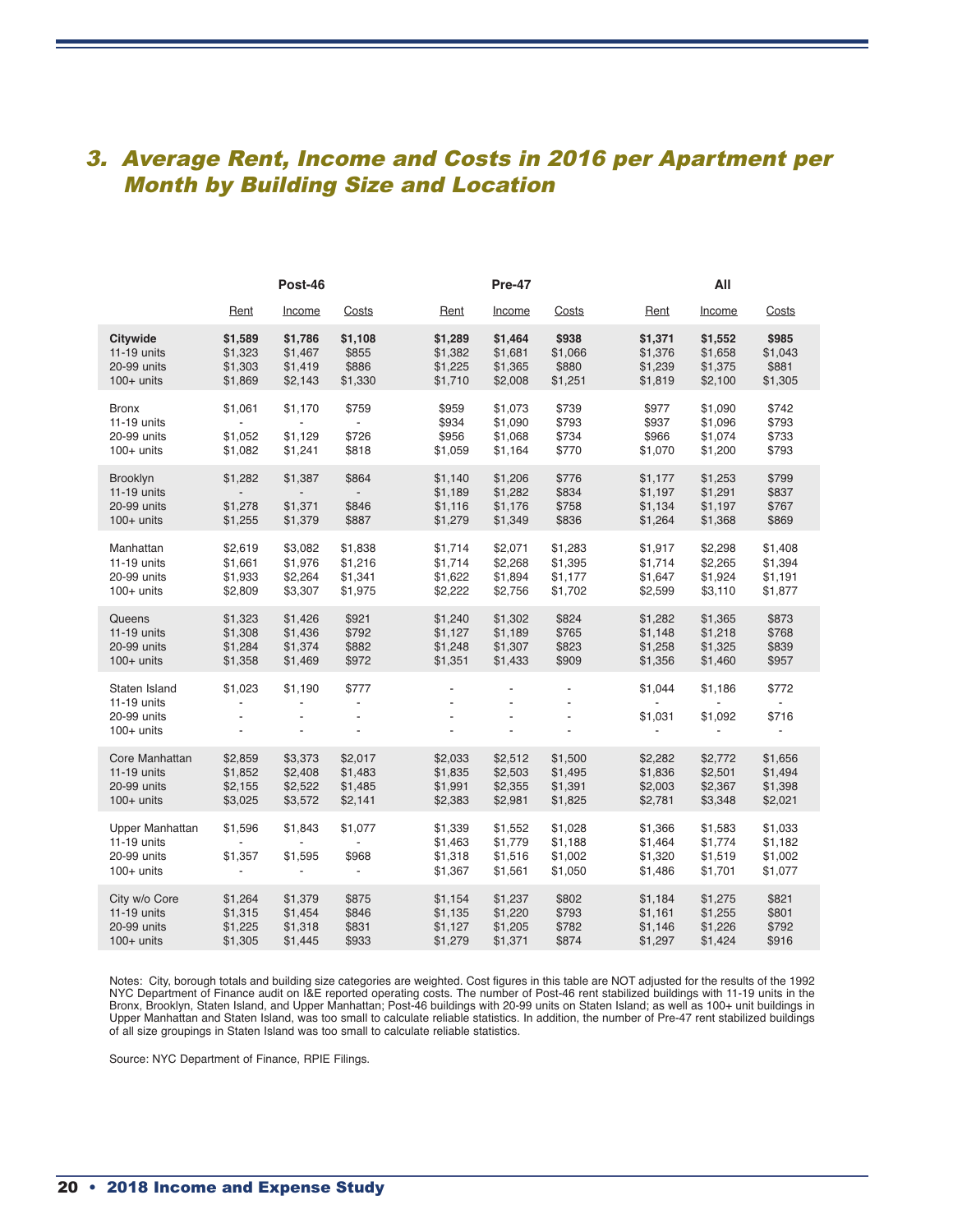## 4. Median Rent, Income and Costs in 2016 per Apartment per Month by Building Size and Location

|                                                                 | Post-46                              |                                                |                                                      |                                          | <b>Pre-47</b>                                              |                                                             |                                          | All                                            |                                                              |  |  |
|-----------------------------------------------------------------|--------------------------------------|------------------------------------------------|------------------------------------------------------|------------------------------------------|------------------------------------------------------------|-------------------------------------------------------------|------------------------------------------|------------------------------------------------|--------------------------------------------------------------|--|--|
|                                                                 | Rent                                 | Income                                         | Costs                                                | Rent                                     | Income                                                     | Costs                                                       | Rent                                     | Income                                         | <b>Costs</b>                                                 |  |  |
| Citywide                                                        | \$1,270                              | \$1,365                                        | \$892                                                | \$1,169                                  | \$1,262                                                    | \$841                                                       | \$1,182                                  | \$1,280                                        | \$847                                                        |  |  |
| 11-19 units                                                     | \$1,231                              | \$1,465                                        | \$840                                                | \$1,282                                  | \$1,480                                                    | \$983                                                       | \$1,281                                  | \$1,480                                        | \$975                                                        |  |  |
| 20-99 units                                                     | \$1,207                              | \$1,282                                        | \$822                                                | \$1,134                                  | \$1,214                                                    | \$808                                                       | \$1,142                                  | \$1,222                                        | \$809                                                        |  |  |
| $100+$ units                                                    | \$1,387                              | \$1,520                                        | \$1,050                                              | \$1,298                                  | \$1,390                                                    | \$884                                                       | \$1,359                                  | \$1,478                                        | \$998                                                        |  |  |
| <b>Bronx</b>                                                    | \$1,049                              | \$1,111                                        | \$700                                                | \$957                                    | \$1,046                                                    | \$716                                                       | \$966                                    | \$1,053                                        | \$714                                                        |  |  |
| $11-19$ units                                                   | $\overline{a}$                       | $\overline{\phantom{a}}$                       | $\overline{\phantom{a}}$                             | \$913                                    | \$1,050                                                    | \$755                                                       | \$916                                    | \$1,055                                        | \$752                                                        |  |  |
| 20-99 units                                                     | \$1.047                              | \$1,092                                        | \$699                                                | \$958                                    | \$1,042                                                    | \$710                                                       | \$966                                    | \$1,048                                        | \$709                                                        |  |  |
| $100+$ units                                                    | \$1,068                              | \$1,190                                        | \$709                                                | \$1,053                                  | \$1,180                                                    | \$762                                                       | \$1,057                                  | \$1,185                                        | \$755                                                        |  |  |
| <b>Brooklyn</b><br>$11-19$ units<br>20-99 units<br>$100+$ units | \$1,213<br>\$1,209<br>\$1,217        | \$1,292<br>\$1,273<br>\$1,323                  | \$811<br>$\mathcal{L}^{\pm}$<br>\$793<br>\$868       | \$1,093<br>\$1,111<br>\$1,084<br>\$1,231 | \$1,139<br>\$1,173<br>\$1,127<br>\$1,305                   | \$737<br>\$767<br>\$728<br>\$808                            | \$1,105<br>\$1,111<br>\$1,094<br>\$1,219 | \$1,153<br>\$1,179<br>\$1,139<br>\$1,310       | \$744<br>\$772<br>\$733<br>\$829                             |  |  |
| Manhattan                                                       | \$2,208                              | \$2,564                                        | \$1,506                                              | \$1,595                                  | \$1,853                                                    | \$1,135                                                     | \$1,627                                  | \$1,893                                        | \$1,159                                                      |  |  |
| 11-19 units                                                     | \$1,628                              | \$1,951                                        | \$1,211                                              | \$1,653                                  | \$2,071                                                    | \$1,280                                                     | \$1,652                                  | \$2,066                                        | \$1,278                                                      |  |  |
| 20-99 units                                                     | \$1,941                              | \$2,138                                        | \$1,218                                              | \$1,541                                  | \$1,731                                                    | \$1,063                                                     | \$1,561                                  | \$1,757                                        | \$1,072                                                      |  |  |
| $100+$ units                                                    | \$2,853                              | \$3,258                                        | \$1,890                                              | \$2,037                                  | \$2,456                                                    | \$1,537                                                     | \$2,571                                  | \$2,939                                        | \$1,745                                                      |  |  |
| Queens                                                          | \$1,296                              | \$1,375                                        | \$901                                                | \$1,215                                  | \$1,244                                                    | \$766                                                       | \$1,236                                  | \$1,285                                        | \$802                                                        |  |  |
| 11-19 units                                                     | \$1,227                              | \$1,343                                        | \$727                                                | \$1,133                                  | \$1,157                                                    | \$727                                                       | \$1,135                                  | \$1,174                                        | \$727                                                        |  |  |
| 20-99 units                                                     | \$1,263                              | \$1,332                                        | \$857                                                | \$1,236                                  | \$1,272                                                    | \$781                                                       | \$1,242                                  | \$1,291                                        | \$799                                                        |  |  |
| $100+$ units                                                    | \$1,352                              | \$1,445                                        | \$980                                                | \$1,324                                  | \$1,388                                                    | \$884                                                       | \$1,336                                  | \$1,437                                        | \$954                                                        |  |  |
| Staten Island<br>11-19 units<br>20-99 units<br>$100+$ units     | \$1,000<br>$\blacksquare$            | \$1,130<br>$\overline{\phantom{a}}$            | \$706<br>$\overline{a}$<br>÷,<br>$\frac{1}{2}$       | $\overline{a}$<br>$\overline{a}$         | $\overline{\phantom{a}}$<br>$\overline{\phantom{a}}$<br>÷, | $\overline{\phantom{a}}$<br>$\blacksquare$<br>$\frac{1}{2}$ | \$1,046<br>\$1,022<br>$\sim$             | \$1,141<br>\$1,060<br>$\overline{\phantom{a}}$ | \$693<br>$\overline{a}$<br>\$654<br>$\overline{\phantom{a}}$ |  |  |
| Core Manhattan                                                  | \$2,479                              | \$2,856                                        | \$1,662                                              | \$1,844                                  | \$2,178                                                    | \$1,288                                                     | \$1,882                                  | \$2,217                                        | \$1,316                                                      |  |  |
| 11-19 units                                                     | \$1,628                              | \$2,040                                        | \$1,366                                              | \$1,748                                  | \$2,219                                                    | \$1,348                                                     | \$1,747                                  | \$2,217                                        | \$1,348                                                      |  |  |
| 20-99 units                                                     | \$2,096                              | \$2,214                                        | \$1,336                                              | \$1,896                                  | \$2,112                                                    | \$1,227                                                     | \$1,907                                  | \$2,130                                        | \$1,232                                                      |  |  |
| $100+$ units                                                    | \$3,038                              | \$3,414                                        | \$1,981                                              | \$2,364                                  | \$2,830                                                    | \$1,736                                                     | \$2,779                                  | \$3,250                                        | \$1,906                                                      |  |  |
| Upper Manhattan<br>11-19 units<br>20-99 units<br>$100+$ units   | \$1,476<br>\$1,310<br>$\blacksquare$ | \$1,570<br>\$1,411<br>$\overline{\phantom{a}}$ | \$917<br>$\sim$<br>\$825<br>$\overline{\phantom{a}}$ | \$1,206<br>\$1,236<br>\$1,196<br>\$1,198 | \$1,372<br>\$1,518<br>\$1,345<br>\$1,355                   | \$904<br>\$1,026<br>\$885<br>\$876                          | \$1,215<br>\$1,239<br>\$1,199<br>\$1,354 | \$1,379<br>\$1,518<br>\$1,352<br>\$1,505       | \$906<br>\$1,020<br>\$884<br>\$977                           |  |  |
| City w/o Core                                                   | \$1,202                              | \$1,280                                        | \$814                                                | \$1,072                                  | \$1,150                                                    | \$762                                                       | \$1,089                                  | \$1,166                                        | \$768                                                        |  |  |
| 11-19 units                                                     | \$1,166                              | \$1,338                                        | \$763                                                | \$1,095                                  | \$1,182                                                    | \$793                                                       | \$1,100                                  | \$1,188                                        | \$792                                                        |  |  |
| 20-99 units                                                     | \$1,158                              | \$1,222                                        | \$784                                                | \$1,064                                  | \$1,139                                                    | \$753                                                       | \$1,075                                  | \$1,149                                        | \$757                                                        |  |  |
| $100+$ units                                                    | \$1,276                              | \$1,369                                        | \$932                                                | \$1,193                                  | \$1,262                                                    | \$814                                                       | \$1,240                                  | \$1,332                                        | \$871                                                        |  |  |

Notes: Cost figures in this table are NOT adjusted for the results of the 1992 NYC Department of Finance audit on I&E reported operating costs. The number of Post-46 rent stabilized buildings with 11-19 units in the Bronx, Brooklyn, Staten Island and Upper Manhattan; Post-46 buildings with 20-99 units on Staten Island; as well as 100+ unit buildings in Upper Manhattan and Staten Island, was too small to calculate reliable statistics. In addition, the number of Pre-47 rent stabilized buildings of all size groupings in Staten Island was too small to calculate reliable statistics.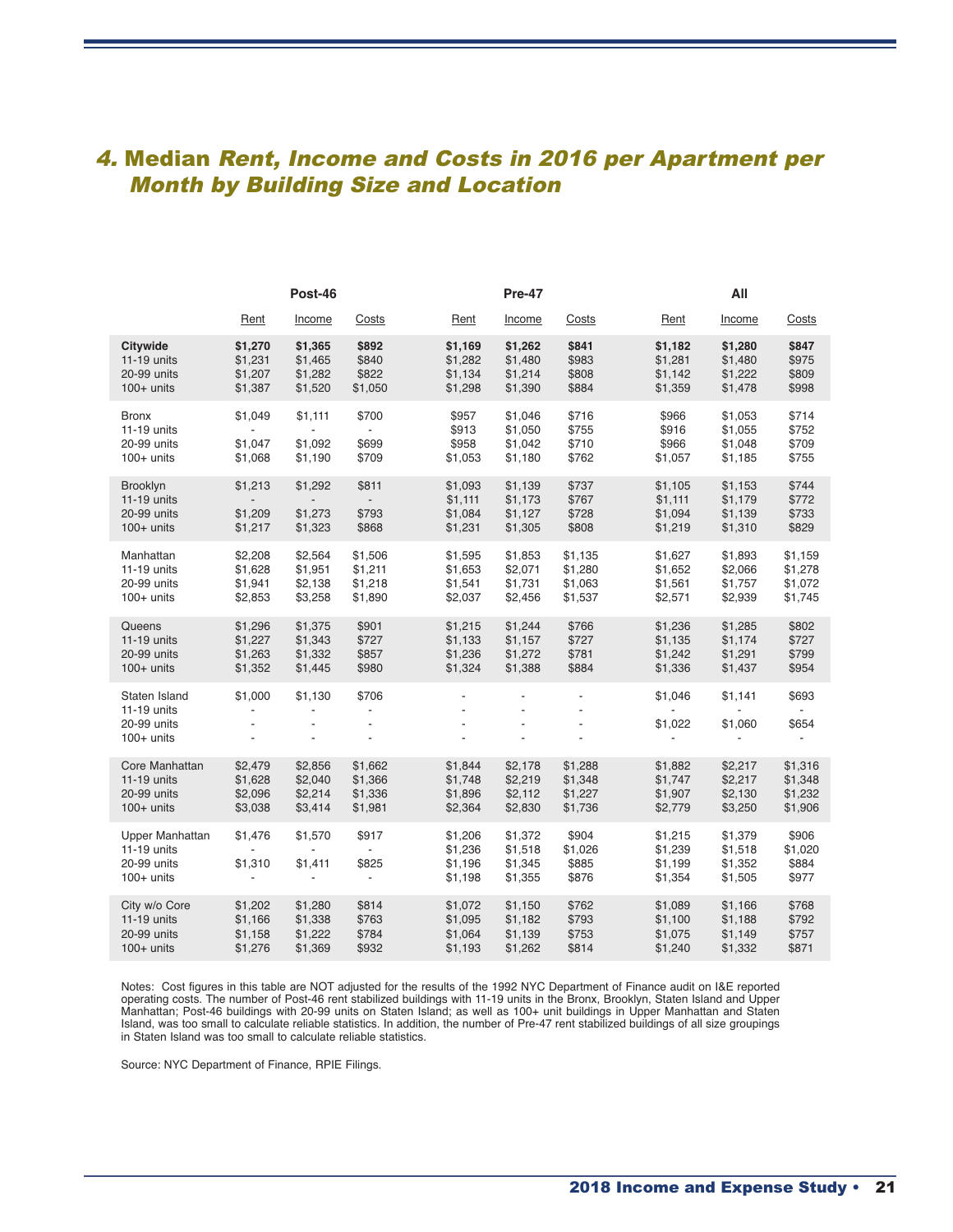### 5. Average Net Operating Income in 2016 per Apartment per Month by Building Size and Location

|                                                                 | Post-46                              | Pre-47                                                                                | <u>All</u>                                       |
|-----------------------------------------------------------------|--------------------------------------|---------------------------------------------------------------------------------------|--------------------------------------------------|
| <b>Citywide</b><br>$11-19$ units<br>20-99 units<br>$100+$ units | \$678<br>\$612<br>\$533<br>\$814     | \$526<br>\$615<br>\$485<br>\$756                                                      | \$568<br>\$615<br>\$493<br>\$796                 |
| <b>Bronx</b><br>$11-19$ units<br>20-99 units<br>$100+$ units    | \$411<br>\$403<br>\$423              | \$334<br>\$297<br>\$334<br>\$394                                                      | \$348<br>\$303<br>\$341<br>\$407                 |
| <b>Brooklyn</b><br>$11-19$ units<br>20-99 units<br>$100+$ units | \$523<br>\$525<br>\$492              | \$430<br>\$448<br>\$418<br>\$513                                                      | \$454<br>\$454<br>\$430<br>\$499                 |
| Manhattan<br>$11-19$ units<br>20-99 units<br>$100+$ units       | \$1,244<br>\$761<br>\$923<br>\$1,333 | \$788<br>\$872<br>\$717<br>\$1,054                                                    | \$890<br>\$871<br>\$734<br>\$1,233               |
| Queens<br>$11-19$ units<br>20-99 units<br>$100+$ units          | \$504<br>\$644<br>\$492<br>\$497     | \$479<br>\$424<br>\$484<br>\$524                                                      | \$492<br>\$450<br>\$486<br>\$503                 |
| Staten Island<br>$11-19$ units<br>20-99 units<br>$100+$ units   | \$412<br>$\overline{a}$              | ٠<br>$\overline{\phantom{a}}$<br>$\overline{\phantom{a}}$<br>$\overline{\phantom{0}}$ | \$414<br>$\overline{\phantom{a}}$<br>\$376<br>÷, |

|                                                                 | Post-46                          | Pre-47                           | All                              |
|-----------------------------------------------------------------|----------------------------------|----------------------------------|----------------------------------|
|                                                                 | \$678<br>\$612<br>\$533<br>\$814 | \$526<br>\$615<br>\$485<br>\$756 | \$568<br>\$615<br>\$493<br>\$796 |
| $11-19$ units<br>20-99 units<br>100+ units                      | \$411<br>\$403<br>\$423          | \$334<br>\$297<br>\$334<br>\$394 | \$348<br>\$303<br>\$341<br>\$407 |
| <b>Brooklyn</b><br>$11-19$ units<br>20-99 units<br>$100+$ units | \$523<br>\$525<br>\$492          | \$430<br>\$448<br>\$418<br>\$513 | \$454<br>\$454<br>\$430<br>\$499 |

Notes: City, borough totals and building size categories are weighted. Cost figures used to calculate NOI in this table are NOT adjusted for the results of the 1992 NYC Department of Finance audit on I&E reported operating costs. The number of Post-46 rent stabilized buildings with 11-19 units in the Bronx, Brooklyn, Staten Island and Upper Manhattan; Post-46 buildings with 20-99 units on Staten Island; as well as 100+ unit buildings in Upper Manhattan and Staten Island, was too small to calculate reliable statistics. In addition, the number of Pre-47 rent stabilized buildings of all size groupings in Staten Island was too small to calculate reliable statistics.

Source: NYC Department of Finance, RPIE Filings.

# 6. Distribution of Operating Costs in 2016, by Building Size and Age

|               | <b>Taxes</b> | Maint. | Labor | Admin. | <b>Utilities</b> | Fuel | Misc. | Insurance | <u>Total</u> |
|---------------|--------------|--------|-------|--------|------------------|------|-------|-----------|--------------|
| Pre-47        | 29.6%        | 18.7%  | 9.5%  | 13.6%  | 10.9%            | 7.4% | 4.6%  | 5.7%      | 100.0%       |
| $11-19$ units | 32.1%        | 17.7%  | 8.2%  | 13.6%  | 10.1%            | 7.5% | 5.4%  | 5.5%      | 100.0%       |
| 20-99 units   | 28.1%        | 19.3%  | 8.7%  | 13.8%  | 11.5%            | 7.8% | 4.7%  | 6.0%      | 100.0%       |
| $100+$ units  | 36.1%        | 16.0%  | 16.9% | 12.4%  | 8.0%             | 4.1% | 2.7%  | 3.8%      | 100.0%       |
| Post-46       | 31.4%        | 16.8%  | 15.1% | 14.0%  | 9.4%             | 4.6% | 4.8%  | 4.0%      | 100.0%       |
| 11-19 units   | 23.0%        | 20.2%  | 11.2% | 14.3%  | 12.2%            | 6.6% | 6.4%  | 5.9%      | 100.0%       |
| 20-99 units   | 27.5%        | 18.7%  | 11.3% | 15.1%  | 11.3%            | 5.7% | 5.2%  | 5.1%      | 100.0%       |
| $100+$ units  | 34.3%        | 15.3%  | 17.7% | 13.2%  | 8.1%             | 3.8% | 4.4%  | 3.2%      | 100.0%       |
| All Bldgs.    | 30.2%        | 18.1%  | 11.2% | 13.7%  | 10.4%            | 6.5% | 4.7%  | 5.2%      | 100.0%       |
| $11-19$ units | 31.3%        | 18.0%  | 8.5%  | 13.7%  | 10.3%            | 7.4% | 5.5%  | 5.5%      | $100.0\%$    |
| 20-99 units   | 28.0%        | 19.2%  | 9.2%  | 14.0%  | 11.5%            | 7.4% | 4.8%  | 5.9%      | 100.0%       |
| $100+$ units  | 34.9%        | 15.5%  | 17.4% | 12.9%  | 8.0%             | 3.9% | 3.9%  | 3.4%      | 100.0%       |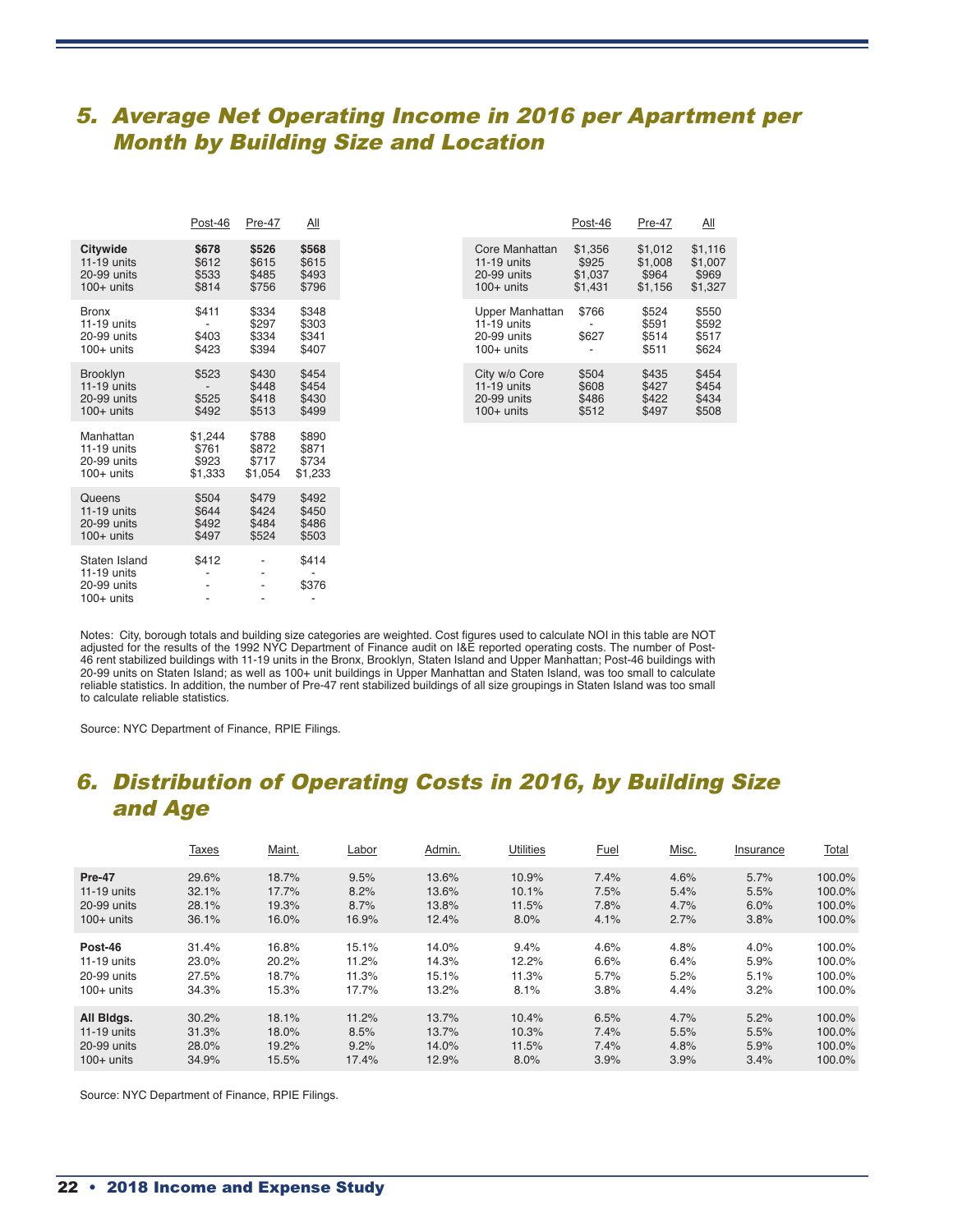## 7. Number of "Distressed" Buildings in 2016

|                                                                 | Citywide                | <b>Bronx</b>          | Brooklyn             | Manhattan               | Queens              | Staten Island                                                  | Core Manh                 | <b>Upper Manh</b>     |
|-----------------------------------------------------------------|-------------------------|-----------------------|----------------------|-------------------------|---------------------|----------------------------------------------------------------|---------------------------|-----------------------|
| Pre-47<br>11-19 units<br>20-99 units<br>$100+$ units<br>All     | 263<br>406<br>11<br>680 | 41<br>98<br>3<br>142  | 47<br>65<br>113      | 148<br>205<br>6<br>359  | 27<br>37<br>65      | $\mathbf 0$<br>$\mathbf{0}$                                    | 91<br>97<br>3<br>191      | 57<br>108<br>3<br>168 |
| Post-46<br>11-19 units<br>20-99 units<br>$100+$ units<br>All    | 11<br>43<br>15<br>69    | 4<br>12<br>3<br>19    | 2<br>10              | 4<br>9<br>20            | 14<br>4<br>19       | 0<br>0                                                         | $\overline{2}$<br>6<br>15 | 2<br>3<br>5           |
| All Bldgs.<br>11-19 units<br>20-99 units<br>$100+$ units<br>All | 274<br>449<br>26<br>749 | 45<br>110<br>6<br>161 | 49<br>72<br>2<br>123 | 152<br>214<br>13<br>379 | 28<br>51<br>5<br>84 | $\mathbf 0$<br>$\overline{2}$<br>$\mathbf 0$<br>$\overline{2}$ | 93<br>103<br>10<br>206    | 59<br>111<br>3<br>173 |

Source: NYC Department of Finance, RPIE Filings.

Note: "Distressed' buildings are those that have operating and maintenance costs that exceed gross income.

## 8. Operating Cost-to-Income Ratios by Decile in 2016

|                 | # of Bldgs | 10%  | 20%  | 30%  | 40%  | 50%  | 60%  | 70%  | 80%  | 90%  | 100% |
|-----------------|------------|------|------|------|------|------|------|------|------|------|------|
|                 |            |      |      |      |      |      |      |      |      |      |      |
| Citywide        | 15,389     | 0.48 | 0.53 | 0.57 | 0.60 | 0.64 | 0.68 | 0.72 | 0.78 | 0.89 | 5.82 |
| Manhattan       | 6,350      | 0.46 | 0.51 | 0.54 | 0.57 | 0.61 | 0.65 | 0.70 | 0.77 | 0.90 | 5.82 |
| <b>Bronx</b>    | 3,370      | 0.52 | 0.57 | 0.61 | 0.65 | 0.68 | 0.72 | 0.76 | 0.82 | 0.91 | 1.89 |
| <b>Brooklyn</b> | 3,589      | 0.49 | 0.54 | 0.57 | 0.61 | 0.64 | 0.68 | 0.71 | 0.77 | 0.86 | 2.77 |
| Queens          | 2,000      | 0.48 | 0.53 | 0.56 | 0.59 | 0.63 | 0.66 | 0.70 | 0.76 | 0.85 | 2.21 |
| Staten Island   | 80         | 0.48 | 0.53 | 0.57 | 0.61 | 0.64 | 0.68 | 0.74 | 0.77 | 0.80 | 1.19 |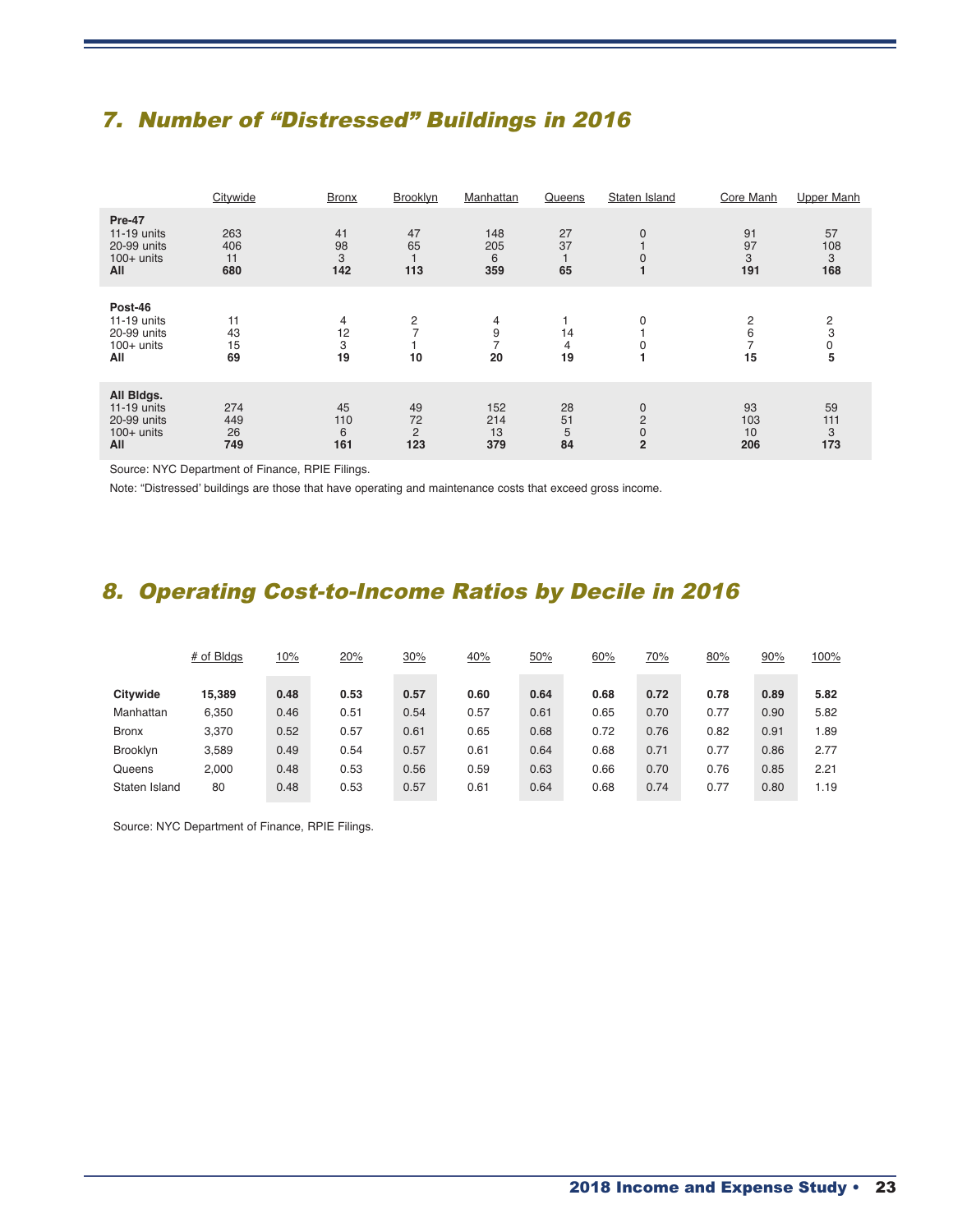# 9. Number of Buildings and Dwelling Units in 2016 by Building Size and Location

|                 | Bldgs. | Post-46<br><b>DU<sub>S</sub></b> | Bldgs. | Pre-47<br><b>DU<sub>S</sub></b> | Bldgs. | All<br><b>DU<sub>S</sub></b> |
|-----------------|--------|----------------------------------|--------|---------------------------------|--------|------------------------------|
| <b>Citywide</b> | 1,954  | 204,896                          | 13,434 | 500,192                         | 15,389 | 705,122                      |
| 11-19 units     | 151    | 2,220                            | 3,602  | 54,592                          | 3,753  | 56,812                       |
| 20-99 units     | 1,170  | 66,952                           | 9,444  | 376,030                         | 10,615 | 443,016                      |
| $100+$ units    | 633    | 135,724                          | 388    | 69,570                          | 1,021  | 205,294                      |
| <b>Bronx</b>    | 384    | 30,033                           | 2,986  | 129,372                         | 3,370  | 159,405                      |
| 11-19 units     | 17     | 267                              | 363    | 5,520                           | 380    | 5,787                        |
| 20-99 units     | 296    | 17,476                           | 2,542  | 112,598                         | 2,838  | 130,074                      |
| $100+$ units    | 71     | 12,290                           | 81     | 11,254                          | 152    | 23,544                       |
| Brooklyn        | 420    | 40,419                           | 3,169  | 114,671                         | 3,589  | 155,090                      |
| 11-19 units     | 28     | 414                              | 890    | 13,389                          | 918    | 13,803                       |
| 20-99 units     | 270    | 16,553                           | 2,210  | 93,131                          | 2,480  | 109,684                      |
| $100+$ units    | 122    | 23,452                           | 69     | 8,151                           | 191    | 31,603                       |
| Manhattan       | 482    | 70,025                           | 5,867  | 199,704                         | 6,350  | 269,763                      |
| 11-19 units     | 50     | 746                              | 1,965  | 29,741                          | 2,015  | 30,487                       |
| 20-99 units     | 209    | 10,675                           | 3,732  | 129,810                         | 3,942  | 140,519                      |
| $100+$ units    | 223    | 58,604                           | 170    | 40,153                          | 393    | 98,757                       |
| Queens          | 612    | 60,021                           | 1,388  | 55,109                          | 2,000  | 115,130                      |
| 11-19 units     | 50     | 708                              | 376    | 5,816                           | 426    | 6,524                        |
| 20-99 units     | 361    | 20,891                           | 949    | 40,025                          | 1,310  | 60,916                       |
| $100+$ units    | 201    | 38,422                           | 63     | 9,268                           | 264    | 47,690                       |
| Staten Island   | 56     | 4,398                            | 24     | 1,336                           | 80     | 5,734                        |
| 11-19 units     | 6      | 85                               | 8      | 126                             | 14     | 211                          |
| 20-99 units     | 34     | 1,357                            | 11     | 466                             | 45     | 1,823                        |
| $100+$ units    | 16     | 2,956                            | 5      | 744                             | 21     | 3,700                        |
| Core Manhattan  | 389    | 59,694                           | 3,637  | 119,120                         | 4,026  | 178,814                      |
| 11-19 units     | 36     | 552                              | 1,479  | 22,443                          | 1,515  | 22,995                       |
| 20-99 units     | 157    | 8,075                            | 2,038  | 63,836                          | 2,195  | 71,911                       |
| $100+$ units    | 196    | 51,067                           | 120    | 32,841                          | 316    | 83,908                       |
| Upper Manhattan | 93     | 10,331                           | 2,230  | 80,584                          | 2,324  | 90,949                       |
| 11-19 units     | 14     | 194                              | 486    | 7,298                           | 500    | 7,492                        |
| 20-99 units     | 52     | 2,600                            | 1,694  | 65,974                          | 1,747  | 68,608                       |
| $100+$ units    | 27     | 7,537                            | 50     | 7,312                           | 77     | 14,849                       |

Source: NYC Department of Finance, RPIE Filings.

DU = Dwelling Unit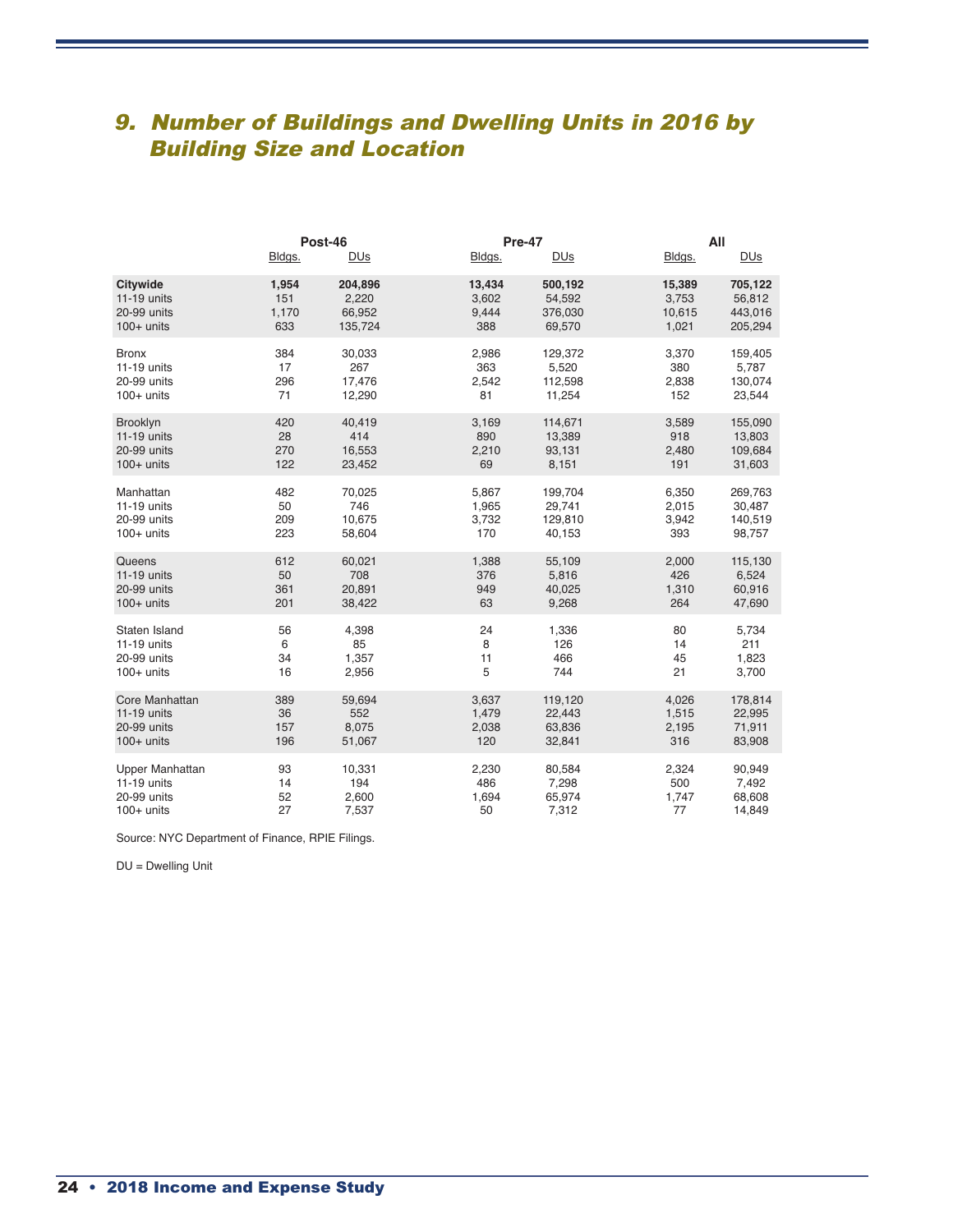## 10. Longitudinal Income and Expense Study, Estimated Average Rent, Income and Costs Changes (2015-2016) by Building Size and Location

|                                                             | Post-46                  |                                                    |                              |                                  | <b>Pre-47</b>  |                |                                          | All                                                                  |                                |  |
|-------------------------------------------------------------|--------------------------|----------------------------------------------------|------------------------------|----------------------------------|----------------|----------------|------------------------------------------|----------------------------------------------------------------------|--------------------------------|--|
|                                                             | Rent                     | Income                                             | <b>Costs</b>                 | <b>Rent</b>                      | Income         | Costs          | <b>Rent</b>                              | Income                                                               | Costs                          |  |
| Citywide                                                    | 2.8%                     | 2.6%                                               | 2.9%                         | 3.2%                             | 3.3%           | 2.1%           | 3.1%                                     | 3.1%                                                                 | 2.4%                           |  |
| 11-19 units                                                 | 4.3%                     | 3.6%                                               | 8.4%                         | 3.5%                             | 3.6%           | 2.5%           | 3.6%                                     | 3.6%                                                                 | 3.0%                           |  |
| 20-99 units                                                 | 2.8%                     | 2.7%                                               | 2.7%                         | 3.2%                             | 3.3%           | 1.7%           | 3.1%                                     | 3.2%                                                                 | 1.9%                           |  |
| $100+$ units                                                | 2.8%                     | 2.5%                                               | 2.7%                         | 2.5%                             | 3.1%           | 3.8%           | 2.7%                                     | 2.7%                                                                 | 3.1%                           |  |
| <b>Bronx</b>                                                | $-0.4%$                  | $-0.1%$                                            | 0.4%                         | 2.0%                             | 2.0%           | $-0.4%$        | 1.5%                                     | 1.6%                                                                 | $-0.2%$                        |  |
| 11-19 units                                                 | $\overline{\phantom{a}}$ | $\overline{\phantom{a}}$                           | $\overline{a}$               | 2.7%                             | 2.3%           | $-1.4%$        | 2.7%                                     | 2.2%                                                                 | $-0.8%$                        |  |
| 20-99 units                                                 | 0.3%                     | 0.6%                                               | $-1.2%$                      | 1.9%                             | 1.9%           | $-0.4%$        | 1.7%                                     | 1.7%                                                                 | $-0.5%$                        |  |
| $100+$ units                                                | $-1.7%$                  | $-1.4%$                                            | 3.0%                         | 2.9%                             | 3.2%           | 1.6%           | $-0.1%$                                  | 0.1%                                                                 | 2.5%                           |  |
| Brooklyn                                                    | 4.4%                     | 4.0%                                               | 4.9%                         | 4.0%                             | 3.9%           | 3.5%           | 4.1%                                     | 3.9%                                                                 | 3.9%                           |  |
| 11-19 units                                                 | $\overline{\phantom{a}}$ | $\overline{\phantom{a}}$                           | $\overline{\phantom{0}}$     | 4.1%                             | 4.2%           | 3.2%           | 3.9%                                     | 3.9%                                                                 | 4.7%                           |  |
| 20-99 units                                                 | 4.5%                     | 4.0%                                               | 4.8%                         | 3.9%                             | 3.8%           | 3.1%           | 4.1%                                     | 3.9%                                                                 | 3.6%                           |  |
| $100+$ units                                                | 4.6%                     | 4.4%                                               | 3.0%                         | 4.4%                             | 4.0%           | 7.6%           | 4.5%                                     | 4.2%                                                                 | 4.8%                           |  |
| Manhattan                                                   | 2.4%                     | 2.3%                                               | 3.2%                         | 3.0%                             | 3.4%           | 2.5%           | 2.8%                                     | 3.1%                                                                 | 2.7%                           |  |
| 11-19 units                                                 | 4.3%                     | 3.9%                                               | $-1.0%$                      | 3.2%                             | 3.4%           | 2.9%           | 3.2%                                     | 3.4%                                                                 | 2.9%                           |  |
| 20-99 units                                                 | 0.8%                     | 1.1%                                               | 2.2%                         | 3.3%                             | 3.6%           | 2.2%           | 3.1%                                     | 3.4%                                                                 | 2.2%                           |  |
| $100+$ units                                                | 2.7%                     | 2.5%                                               | 3.4%                         | 1.7%                             | 2.8%           | 3.2%           | 2.4%                                     | 2.6%                                                                 | 3.4%                           |  |
| Queens                                                      | 3.7%                     | 3.4%                                               | 2.2%                         | 4.1%                             | 4.2%           | 3.0%           | 3.9%                                     | 3.8%                                                                 | 2.5%                           |  |
| 11-19 units                                                 | 5.7%                     | 5.4%                                               | 4.1%                         | 4.3%                             | 4.5%           | 1.9%           | 4.7%                                     | 4.8%                                                                 | 2.5%                           |  |
| 20-99 units                                                 | 3.6%                     | 3.6%                                               | 3.2%                         | 4.2%                             | 4.4%           | 3.0%           | 3.9%                                     | 4.1%                                                                 | 3.1%                           |  |
| $100+$ units                                                | 3.6%                     | 3.1%                                               | 1.2%                         | 3.6%                             | 3.3%           | 4.1%           | 3.6%                                     | 3.1%                                                                 | 1.7%                           |  |
| Staten Island<br>11-19 units<br>20-99 units<br>$100+$ units | 2.9%<br>L.<br>÷,         | 1.3%<br>$\overline{a}$<br>$\overline{\phantom{a}}$ | 1.4%<br>ä,<br>$\overline{a}$ | $\overline{a}$<br>$\overline{a}$ | $\overline{a}$ | $\overline{a}$ | 3.3%<br>3.5%<br>$\overline{\phantom{a}}$ | 2.0%<br>$\overline{\phantom{a}}$<br>3.6%<br>$\overline{\phantom{a}}$ | 2.8%<br>7.3%<br>$\blacksquare$ |  |
| Core Manhattan                                              | 2.3%                     | 2.1%                                               | 3.8%                         | 2.9%                             | 3.4%           | 3.6%           | 2.7%                                     | 2.9%                                                                 | 3.7%                           |  |
| 11-19 units                                                 | 3.5%                     | 2.4%                                               | 2.9%                         | 3.3%                             | 3.7%           | 3.8%           | 3.3%                                     | 3.7%                                                                 | 3.8%                           |  |
| 20-99 units                                                 | 0.0%                     | 0.2%                                               | 2.7%                         | 3.3%                             | 3.5%           | 3.7%           | 2.8%                                     | 3.0%                                                                 | 3.6%                           |  |
| $100+$ units                                                | 2.6%                     | 2.4%                                               | 3.9%                         | 1.7%                             | 2.8%           | 3.2%           | 2.3%                                     | 2.5%                                                                 | 3.7%                           |  |
| <b>Upper Manhattan</b>                                      | 3.5%                     | 3.6%                                               | $-1.1%$                      | 3.2%                             | 3.5%           | 0.7%           | 3.3%                                     | 3.5%                                                                 | 0.5%                           |  |
| 11-19 units                                                 | $\overline{a}$           | $\blacksquare$                                     | $\blacksquare$               | 2.8%                             | 2.6%           | 0.6%           | 2.8%                                     | 2.7%                                                                 | 0.5%                           |  |
| 20-99 units                                                 | 4.4%                     | 5.0%                                               | 0.1%                         | 3.4%                             | 3.8%           | 0.5%           | 3.4%                                     | 3.8%                                                                 | 0.5%                           |  |
| $100+$ units                                                | ÷,                       | $\blacksquare$                                     | $\overline{\phantom{a}}$     | 2.3%                             | 2.8%           | 3.7%           | 2.8%                                     | 2.9%                                                                 | 0.2%                           |  |
| All City w/o Core                                           | 3.2%                     | 2.9%                                               | 2.4%                         | 3.3%                             | 3.3%           | 1.5%           | 3.2%                                     | 3.2%                                                                 | 1.8%                           |  |
| 11-19 units                                                 | 4.3%                     | 3.7%                                               | 8.5%                         | 3.6%                             | 3.6%           | 1.6%           | 3.8%                                     | 3.6%                                                                 | 2.5%                           |  |
| 20-99 units                                                 | 3.2%                     | 3.2%                                               | 2.7%                         | 3.2%                             | 3.2%           | 1.2%           | 3.2%                                     | 3.2%                                                                 | 1.5%                           |  |
| $100+$ units                                                | 2.9%                     | 2.5%                                               | 1.4%                         | 3.6%                             | 3.5%           | 4.8%           | 3.1%                                     | 2.8%                                                                 | 2.3%                           |  |

Notes: City, borough totals and building size categories are weighted. Cost figures in this table are NOT adjusted for the results of the 1992 NYC Department of Finance audit on I&E reported operating costs. The number of Post-46 rent stabilized buildings with 11-19 units in the Bronx, Brooklyn, Staten Island and Upper Manhattan, as well as 20-99 and 100+ unit buildings on Staten Island and 100+ units buildings in Upper Manhattan was too small to calculate reliable statistics. In addition, the number of Pre-47 rent stabilized buildings in all categories in Staten Island was too small to calculate reliable statistics.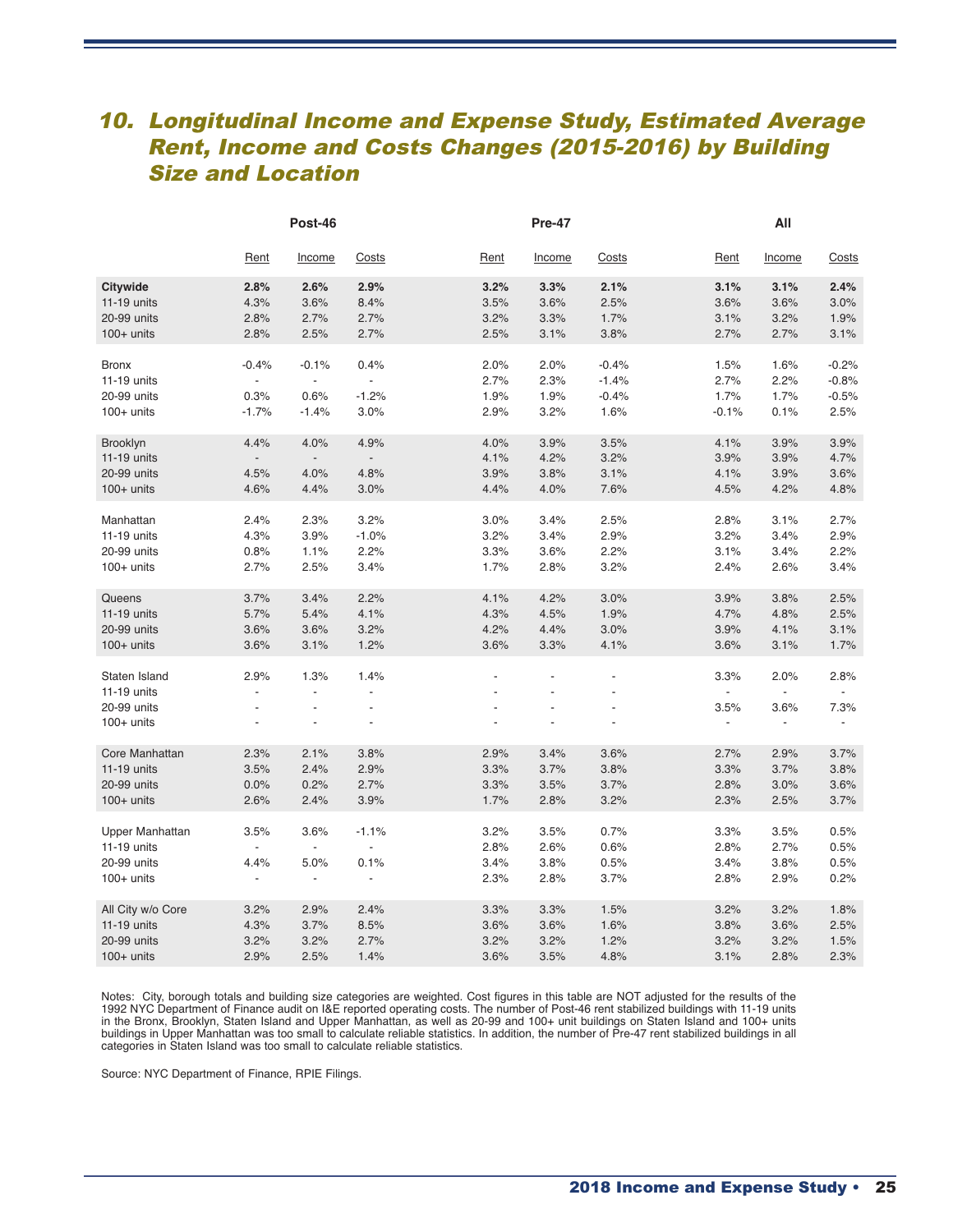# 11. Longitudinal Income and Expense Study, Estimated Median Rent, Income and Costs Changes (2015-2016) by Building Size and Location

|                                                                 |                                          | Post-46                                       |                                                  |                              | <b>Pre-47</b>                |                                          |                               | All                          |                                       |
|-----------------------------------------------------------------|------------------------------------------|-----------------------------------------------|--------------------------------------------------|------------------------------|------------------------------|------------------------------------------|-------------------------------|------------------------------|---------------------------------------|
|                                                                 | Rent                                     | Income                                        | Costs                                            | Rent                         | Income                       | Costs                                    | Rent                          | Income                       | Costs                                 |
| Citywide<br>11-19 units<br>20-99 units<br>$100+$ units          | 3.9%<br>2.7%<br>3.1%<br>3.4%             | 3.1%<br>7.0%<br>3.8%<br>4.2%                  | 3.7%<br>$-0.5%$<br>2.8%<br>3.3%                  | 3.8%<br>4.4%<br>3.8%<br>3.9% | 3.5%<br>4.5%<br>3.6%<br>3.3% | 1.4%<br>2.6%<br>1.8%<br>2.6%             | 3.7%<br>4.4%<br>3.8%<br>3.7%  | 3.7%<br>4.4%<br>3.4%<br>3.4% | 1.4%<br>2.9%<br>1.9%<br>3.5%          |
| <b>Bronx</b><br>11-19 units<br>20-99 units<br>$100+$ units      | 2.4%<br>2.7%<br>$-0.3%$                  | 3.7%<br>$\overline{a}$<br>3.3%<br>2.1%        | 1.4%<br>$\frac{1}{2}$<br>1.1%<br>1.3%            | 2.5%<br>3.0%<br>2.4%<br>2.2% | 2.9%<br>1.9%<br>2.8%<br>3.0% | 0.7%<br>0.1%<br>0.8%<br>2.8%             | 2.7%<br>2.3%<br>2.7%<br>1.9%  | 2.9%<br>2.0%<br>2.9%<br>2.9% | 0.7%<br>$-0.1%$<br>0.7%<br>3.3%       |
| Brooklyn<br>$11-19$ units<br>20-99 units<br>$100+$ units        | 5.7%<br>5.4%<br>5.4%                     | 5.4%<br>$\overline{a}$<br>4.9%<br>4.1%        | 5.2%<br>$\overline{\phantom{a}}$<br>6.3%<br>3.2% | 4.5%<br>3.9%<br>4.5%<br>5.2% | 3.5%<br>3.4%<br>4.0%<br>4.7% | 3.5%<br>1.8%<br>3.6%<br>16.9%            | 4.4%<br>3.8%<br>4.4%<br>5.1%  | 3.7%<br>3.3%<br>3.6%<br>5.0% | 3.8%<br>2.0%<br>3.8%<br>4.4%          |
| Manhattan<br>11-19 units<br>20-99 units<br>$100+$ units         | 4.4%<br>0.9%<br>3.3%<br>2.1%             | 3.0%<br>$-0.4%$<br>3.1%<br>2.4%               | 1.7%<br>0.7%<br>5.6%<br>5.7%                     | 3.2%<br>3.6%<br>2.8%<br>4.1% | 3.4%<br>2.2%<br>3.7%<br>4.1% | 2.0%<br>2.3%<br>0.8%<br>3.6%             | 3.2%<br>3.5%<br>2.7%<br>1.0%  | 3.3%<br>2.3%<br>3.2%<br>3.2% | 2.5%<br>2.1%<br>0.9%<br>4.8%          |
| Queens<br>11-19 units<br>20-99 units<br>$100+$ units            | 4.6%<br>3.2%<br>3.2%<br>3.8%             | 2.8%<br>2.9%<br>3.6%<br>3.6%                  | 4.1%<br>1.7%<br>2.8%<br>4.0%                     | 4.0%<br>3.4%<br>3.0%<br>2.2% | 3.6%<br>3.0%<br>3.8%<br>3.8% | 1.3%<br>1.7%<br>2.4%<br>5.0%             | 3.4%<br>2.8%<br>3.0%<br>3.8%  | 3.9%<br>3.7%<br>4.1%<br>3.1% | 1.6%<br>1.7%<br>2.4%<br>5.9%          |
| Staten Island<br>11-19 units<br>20-99 units<br>$100+$ units     | 1.5%<br>$\overline{a}$<br>$\overline{a}$ | 2.2%<br>$\frac{1}{2}$<br>$\overline{a}$<br>÷, | 2.6%<br>ä,                                       |                              |                              |                                          | 1.9%<br>1.5%<br>$\frac{1}{2}$ | 1.1%<br>3.2%                 | 1.5%<br>$-0.3%$                       |
| Core Manhattan<br>$11-19$ units<br>20-99 units<br>$100+$ units  | 3.3%<br>$-5.6%$<br>3.4%<br>2.7%          | 3.0%<br>$-2.3%$<br>1.7%<br>2.3%               | 3.3%<br>2.8%<br>4.2%<br>4.5%                     | 3.5%<br>3.3%<br>4.2%<br>1.1% | 3.2%<br>3.0%<br>3.2%<br>2.7% | 3.0%<br>3.1%<br>2.8%<br>4.8%             | 3.7%<br>3.2%<br>4.2%<br>1.4%  | 2.9%<br>2.9%<br>3.2%<br>2.7% | 3.5%<br>3.2%<br>3.3%<br>4.7%          |
| Upper Manhattan<br>11-19 units<br>20-99 units<br>$100+$ units   | 4.4%<br>4.3%<br>÷,                       | 4.8%<br>$\Box$<br>3.7%<br>$\frac{1}{2}$       | $-0.6%$<br>$\blacksquare$<br>12.6%<br>÷,         | 3.7%<br>2.5%<br>3.5%<br>4.8% | 4.0%<br>5.8%<br>4.9%<br>4.2% | $-0.2%$<br>$-2.9%$<br>$-0.2%$<br>$-3.7%$ | 3.4%<br>2.7%<br>3.6%<br>3.8%  | 3.6%<br>5.8%<br>4.7%<br>4.7% | $-0.2%$<br>$-2.6%$<br>$-0.1%$<br>1.6% |
| All City w/o Core<br>11-19 units<br>20-99 units<br>$100+$ units | 3.6%<br>4.1%<br>3.3%<br>3.5%             | 3.6%<br>5.1%<br>2.8%<br>2.7%                  | 2.2%<br>9.8%<br>3.0%<br>6.3%                     | 3.6%<br>3.8%<br>3.6%<br>4.2% | 3.5%<br>3.8%<br>3.5%<br>3.9% | 1.7%<br>0.9%<br>1.9%<br>5.1%             | 3.6%<br>3.8%<br>3.6%<br>3.5%  | 3.5%<br>3.8%<br>3.5%<br>3.2% | 1.9%<br>1.1%<br>2.2%<br>4.6%          |

Notes: Cost figures in this table are NOT adjusted for the results of the 1992 NYC Department of Finance audit on I&E reported operating costs. The number of Post-46 rent stabilized buildings with 11-19 units in the Bronx, Brooklyn, Staten Island and Upper Manhattan, as well as 20-99 and 100+ unit buildings on Staten Island and 100+ units buildings in Upper Manhattan was too small to calculate reliable statistics. In addition, the number of Pre-47 rent stabilized buildings in all categories in Staten Island was too small to calculate reliable statistics.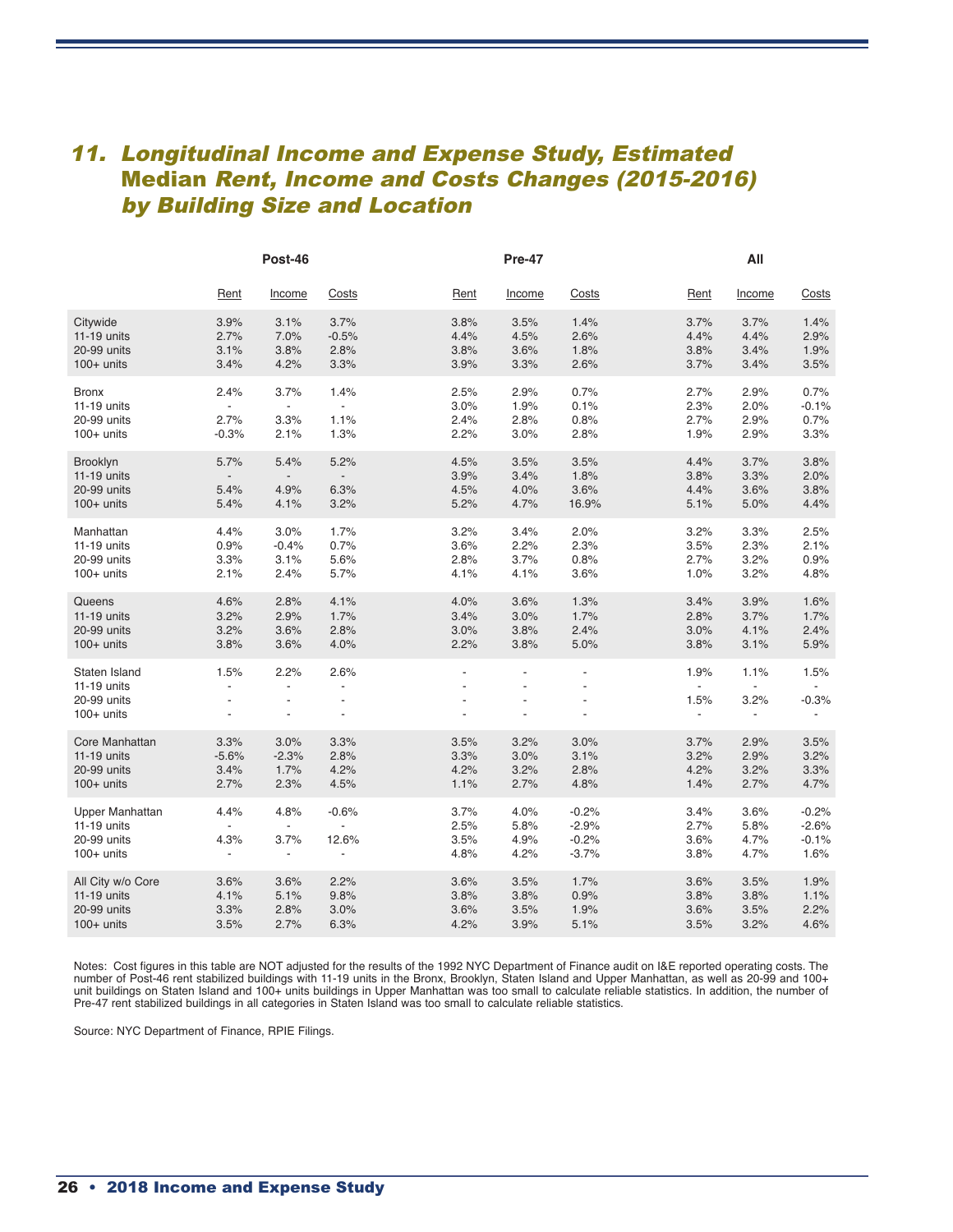# 12. Longitudinal Income and Expense Study, Avg. Net Operating Income Changes (2015-2016) by Building Size & Location

|                                                                 | Post-46                          | Pre-47                          | <u>All</u>                       |                                                                        | Post-46                            | Pre-47                        | <u>All</u>                     |
|-----------------------------------------------------------------|----------------------------------|---------------------------------|----------------------------------|------------------------------------------------------------------------|------------------------------------|-------------------------------|--------------------------------|
| <b>Citywide</b><br>$11-19$ units<br>20-99 units<br>$100+$ units | 2.1%<br>$-2.3%$<br>2.7%<br>2.0%  | 5.5%<br>5.7%<br>6.2%<br>1.9%    | 4.4%<br>4.7%<br>5.5%<br>2.0%     | Core Manhattan<br>$11-19$ units<br>20-99 units<br>$100+$ units         | $-0.3%$<br>1.7%<br>$-3.4%$<br>0.2% | 3.1%<br>3.6%<br>3.2%<br>2.2%  | 1.8%<br>3.6%<br>2.3%<br>0.8%   |
| <b>Bronx</b><br>11-19 units<br>20-99 units<br>$100+$ units      | $-1.1%$<br>4.1%<br>$-9.1%$       | 7.6%<br>13.3%<br>7.4%<br>6.3%   | 5.7%<br>10.9%<br>6.9%<br>$-4.2%$ | <b>Upper Manhattan</b><br>$11-19$ units<br>20-99 units<br>$100+$ units | 11.6%<br>13.3%                     | 9.8%<br>6.9%<br>10.8%<br>1.0% | 10.0%<br>7.3%<br>10.9%<br>7.8% |
| <b>Brooklyn</b><br>$11-19$ units<br>20-99 units<br>$100+$ units | 2.4%<br>2.7%<br>7.2%             | 4.6%<br>6.3%<br>5.0%<br>$-1.4%$ | 4.0%<br>2.4%<br>4.4%<br>3.2%     | All City w/o Core<br>$11-19$ units<br>20-99 units<br>$100+$ units      | 3.8%<br>$-2.4%$<br>4.0%<br>4.7%    | 6.9%<br>7.7%<br>7.3%<br>1.2%  | 6.0%<br>5.7%<br>6.6%<br>3.7%   |
| Manhattan<br>11-19 units<br>20-99 units<br>$100+$ units         | 0.9%<br>13.5%<br>$-0.5%$<br>1.1% | 5.0%<br>4.3%<br>6.0%<br>2.1%    | 3.7%<br>4.4%<br>5.4%<br>1.4%     |                                                                        |                                    |                               |                                |
| Queens<br>$11-19$ units<br>20-99 units<br>$100+$ units          | 5.9%<br>7.1%<br>4.4%<br>6.9%     | 6.5%<br>9.4%<br>6.8%<br>1.9%    | 6.2%<br>8.6%<br>5.9%<br>5.9%     |                                                                        |                                    |                               |                                |
| Staten Island<br>11-19 units<br>20-99 units<br>$100+$ units     | 1.2%                             | $\overline{\phantom{a}}$        | 0.5%<br>$-2.9%$                  |                                                                        |                                    |                               |                                |

|                                                               | Post-46                         | Pre-47                          | All                              |                                                                   | Post-46                            | Pre-47                        | All                            |
|---------------------------------------------------------------|---------------------------------|---------------------------------|----------------------------------|-------------------------------------------------------------------|------------------------------------|-------------------------------|--------------------------------|
| Citywide<br>11-19 units<br>20-99 units<br>$100+$ units        | 2.1%<br>$-2.3%$<br>2.7%<br>2.0% | 5.5%<br>5.7%<br>6.2%<br>1.9%    | 4.4%<br>4.7%<br>5.5%<br>2.0%     | Core Manhattan<br>$11-19$ units<br>20-99 units<br>$100+$ units    | $-0.3%$<br>1.7%<br>$-3.4%$<br>0.2% | 3.1%<br>3.6%<br>3.2%<br>2.2%  | 1.8%<br>3.6%<br>2.3%<br>0.8%   |
| <b>Bronx</b><br>11-19 units<br>20-99 units<br>$100+$ units    | $-1.1%$<br>4.1%<br>$-9.1%$      | 7.6%<br>13.3%<br>7.4%<br>6.3%   | 5.7%<br>10.9%<br>6.9%<br>$-4.2%$ | Upper Manhattan<br>$11-19$ units<br>20-99 units<br>$100+$ units   | 11.6%<br>13.3%                     | 9.8%<br>6.9%<br>10.8%<br>1.0% | 10.0%<br>7.3%<br>10.9%<br>7.8% |
| <b>Brooklyn</b><br>11-19 units<br>20-99 units<br>$100+$ units | 2.4%<br>2.7%<br>7.2%            | 4.6%<br>6.3%<br>5.0%<br>$-1.4%$ | 4.0%<br>2.4%<br>4.4%<br>3.2%     | All City w/o Core<br>$11-19$ units<br>20-99 units<br>$100+$ units | 3.8%<br>$-2.4%$<br>4.0%<br>4.7%    | 6.9%<br>7.7%<br>7.3%<br>1.2%  | 6.0%<br>5.7%<br>6.6%<br>3.7%   |

Notes: City, borough totals and building size categories are weighted. Cost figures used to calculate NOI in this table are NOT adjusted for the results of the 1992 NYC Department of Finance audit on I&E reported operating costs.The number of Post-46 rent stabilized buildings with 11-19 units in the Bronx, Brooklyn, Staten Island and Upper Manhattan, as well as 20-99 and 100+ unit buildings on Staten Island and<br>100+ units buildings in Upper Manhattan was too small to calculate reliable statist buildings in all categories in Staten Island was too small to calculate reliable statistics.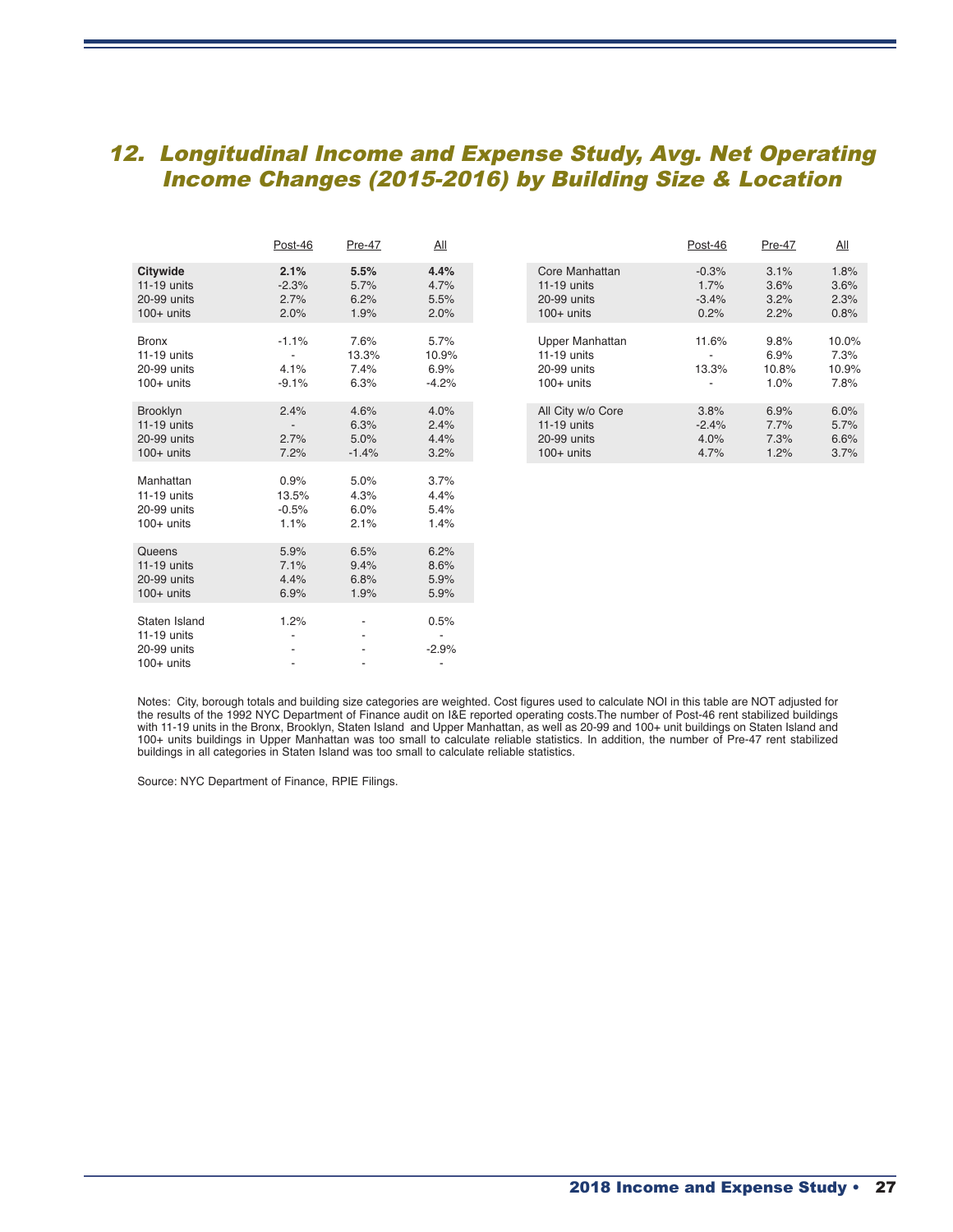# 13. Longitudinal Income and Expense Study, Change in Rent and Net Operating Income by Community District (2015-2016)

| CD                                                                                                                                     | Neighborhood                                                                                                                                                                                                                                                                                                                                                                                   | <b>Rent Change</b>                                                                                                                      | <b>NOI Change</b>                                                                                                                        |
|----------------------------------------------------------------------------------------------------------------------------------------|------------------------------------------------------------------------------------------------------------------------------------------------------------------------------------------------------------------------------------------------------------------------------------------------------------------------------------------------------------------------------------------------|-----------------------------------------------------------------------------------------------------------------------------------------|------------------------------------------------------------------------------------------------------------------------------------------|
| Manhattan<br>102<br>103<br>104<br>105<br>106<br>107<br>108<br>109<br>110<br>111<br>112                                                 | Greenwich Village<br>Lower East Side/Chinatown<br>Chelsea/Clinton<br>Midtown<br>Stuyvesant Town/Turtle Bay<br><b>Upper West Side</b><br><b>Upper East Side</b><br>Morningside Hts./Hamilton Hts.<br>Central Harlem<br>East Harlem<br>Washington Hts./Inwood                                                                                                                                    | 3.1%<br>3.7%<br>2.8%<br>3.3%<br>3.9%<br>2.5%<br>3.1%<br>4.1%<br>2.2%<br>1.2%<br>3.5%                                                    | 1.1%<br>4.6%<br>5.0%<br>0.8%<br>3.1%<br>0.8%<br>3.2%<br>19.4%<br>0.2%<br>3.6%<br>14.9%                                                   |
| <b>Bronx</b><br>201<br>202<br>203<br>204<br>205<br>206<br>207<br>208<br>209<br>210<br>211<br>212                                       | Mott Haven/Port Morris<br>Hunts Point/Longwood<br>Morrisania/Melrose/Claremont<br>Highbridge/S. Concourse<br>University Heights/Fordham<br>E. Tremont/Belmont<br>Kingsbridge Hts./Mosholu/Norwood<br>Riverdale/Kingsbridge<br>Soundview/Parkchester<br>Throgs Neck/Co-op City<br>Pelham Parkway<br>Williamsbridge/Baychester                                                                   | 0.8%<br>2.8%<br>1.4%<br>2.7%<br>2.0%<br>4.0%<br>1.5%<br>2.1%<br>1.8%<br>$-0.8%$<br>1.2%<br>$-0.6%$                                      | $-3.3%$<br>7.0%<br>17.6%<br>6.5%<br>7.6%<br>15.4%<br>5.7%<br>6.9%<br>7.7%<br>2.8%<br>8.1%<br>$-1.9%$                                     |
| <b>Brooklyn</b><br>301<br>302<br>303<br>305<br>306<br>307<br>308<br>309<br>310<br>311<br>312<br>313<br>314<br>315<br>316<br>317<br>318 | Williamsburg/Greenpoint<br>Brooklyn Hts./Fort Greene<br>Bedford-Stuyvesant<br>East New York/Starett City<br>Park Slope/Carroll Gardens<br><b>Sunset Park</b><br>North Crown Hts./Prospect Hts.<br>South Crown Hts.<br><b>Bay Ridge</b><br>Bensonhurst<br>Borough Park<br>Coney Island<br>Flatbush<br>Sheepshead Bay/Gravesend<br>Brownsville/Ocean Hill<br>East Flatbush<br>Flatlands/Canarsie | 4.1%<br>3.6%<br>6.3%<br>$-2.5%$<br>4.4%<br>4.6%<br>4.9%<br>4.5%<br>2.7%<br>4.0%<br>3.6%<br>5.0%<br>3.9%<br>3.5%<br>4.6%<br>3.9%<br>9.1% | 3.9%<br>2.5%<br>6.7%<br>$-3.6%$<br>6.2%<br>7.9%<br>6.9%<br>3.3%<br>0.5%<br>1.9%<br>5.3%<br>8.1%<br>7.4%<br>5.5%<br>10.7%<br>2.8%<br>6.9% |
| Queens<br>401<br>402<br>403<br>404<br>405<br>406<br>407<br>408<br>409<br>411<br>412<br>414                                             | Astoria<br>Sunnyside/Woodside<br>Jackson Hts.<br>Elmhurst/Corona<br>Middle Village/Ridgewood<br>Forest Hills/Rego Park<br>Flushing/Whitestone<br><b>Hillcrest/Fresh Meadows</b><br>Kew Gardens/Woodhaven<br>Bayside/Little Neck<br>Jamaica<br>Rockaways                                                                                                                                        | 3.8%<br>4.5%<br>5.3%<br>3.8%<br>4.2%<br>3.4%<br>3.3%<br>6.2%<br>3.5%<br>7.1%<br>3.3%<br>3.8%                                            | 6.3%<br>7.1%<br>11.9%<br>5.7%<br>2.8%<br>1.5%<br>6.1%<br>11.9%<br>4.8%<br>20.9%<br>5.4%<br>8.3%                                          |
| <b>Staten Island</b><br>501                                                                                                            | North Shore                                                                                                                                                                                                                                                                                                                                                                                    | 3.3%                                                                                                                                    | $-0.5%$                                                                                                                                  |

Note: Six Community Districts (CDs) contained too few buildings to be included in the analysis. Source: NYC Department of Finance, RPIE Filings.